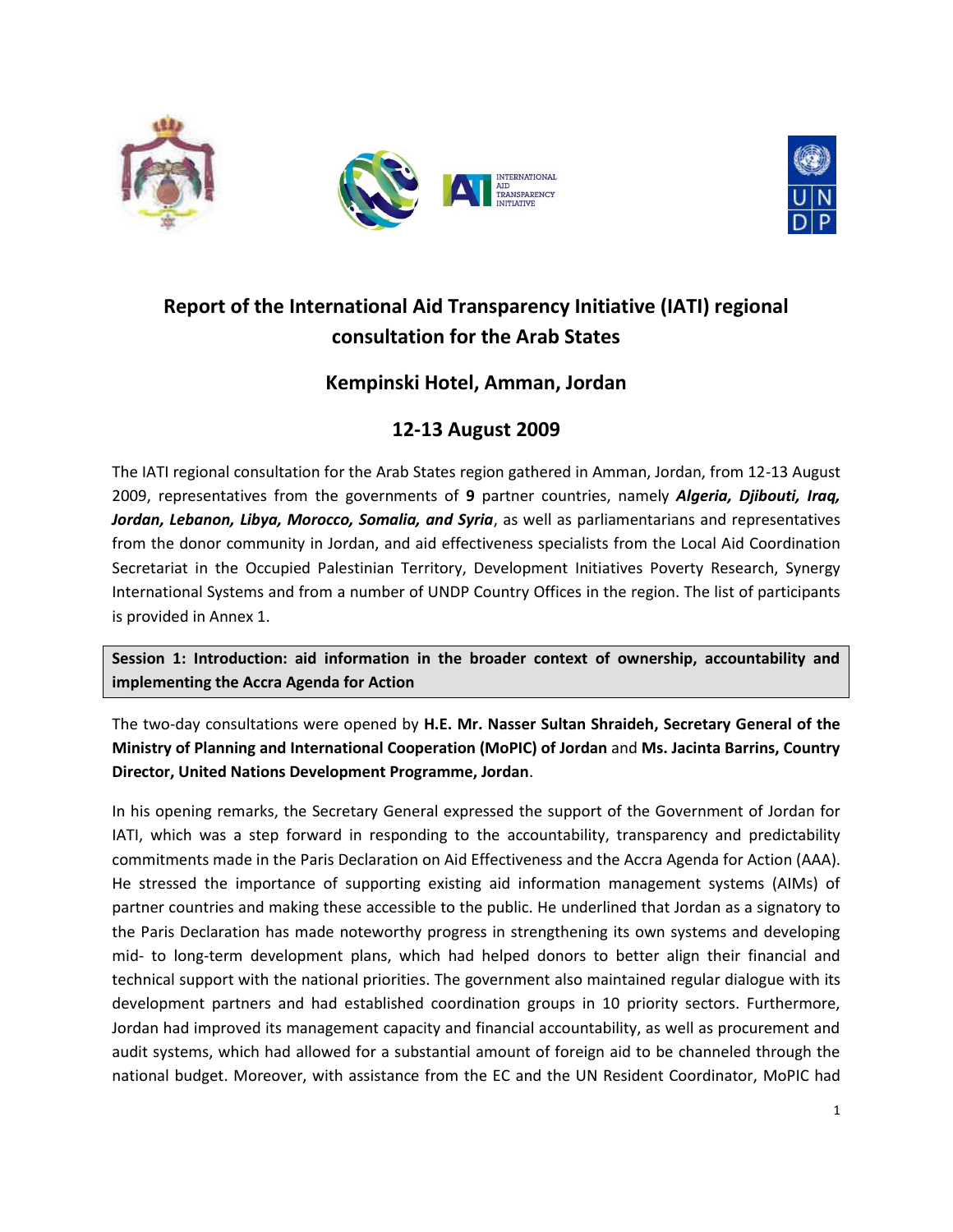recently developed the Jordan Aid Information Management System as a tool to support alignment and coordination around the national development agenda. The Secretary General concluded that having better aid information can assist partner countries with improved decision-making, budgeting and accountability, both domestic and international, on how aid was used. He also thanked UNDP for cohosting the regional consultation for the Arab States.

**Ms. Jacinta Barrins, UNDP Country Director in Jordan** thanked the Government of Jordan, in particular the Ministry of Planning and International Cooperation, for co-hosting the regional consultation, as well as DFID for their financial contribution. She noted that IATI was a young, but promising initiative and that the findings and recommendations from the consultation in Amman would feed into the global IATI Conference in The Hague, 20-21 October 2009. IATI has emerged as a result of a consultative process in the run up to the Accra High-Level Forum where partner countries had stressed that the efforts to implement the global aid effectiveness commitments at the country level should be facilitated by access to comprehensive, timely and detailed information on aid. Ms. Barrins re-iterated UNDP's commitment to IATI and to development that was led by partner countries and in support of their capacities to manage their own development resources effectively. Therefore, IATI should be seen as a global framework that needs to be localized and implemented at the country level. In the same vein, IATI should strengthen the aid information management systems (AIMs) of partner countries and countryled processes for ownership, alignment and accountability. The UNDP Country Director further encouraged peer exchange and learning and for partner countries to have a collective voice on the issues of predictability, transparency and accountability in global fora.

**Ms. Danila Boneva, IATI Partner Outreach Coordinator, UNDP** welcomed the participants on behalf of the IATI Secretariat. She provided an overview of the objectives of IATI; the key stakeholders involved; the process for the development of the IATI standards; the working mechanisms and decision-making body of IATI; and the expected benefits of better aid information, progress and next steps for the initiative.

**Mr. Rob Tew, Economic and Statistics Advisor, Development Initiatives Poverty Research** presented the key findings and recommendations from the IATI Scoping Paper, focusing on the aid information needs of different users; the existing sources of information, such as OECD/DAC CRS<sup>1</sup>, AiDA<sup>2</sup>, country AIMs; as well as the current gaps, challenges and opportunities for better aid information.

In the subsequent discussion, the following questions and concerns were raised by the participants and answers were provided by the two presenters.

 $\overline{a}$ 

 $1$  OECD/DAC Creditor Reporting System. For more information, please visit: [http://www.oecd.org/document/0/0,2340,en\\_2649\\_34447\\_37679488\\_1\\_1\\_1\\_1,00.html.](http://www.oecd.org/document/0/0,2340,en_2649_34447_37679488_1_1_1_1,00.html)

 $2$  AiDA, provided by the Development Gateway Foundation. For more information, please visit: [http://aida.developmentgateway.org/index.do.](http://aida.developmentgateway.org/index.do)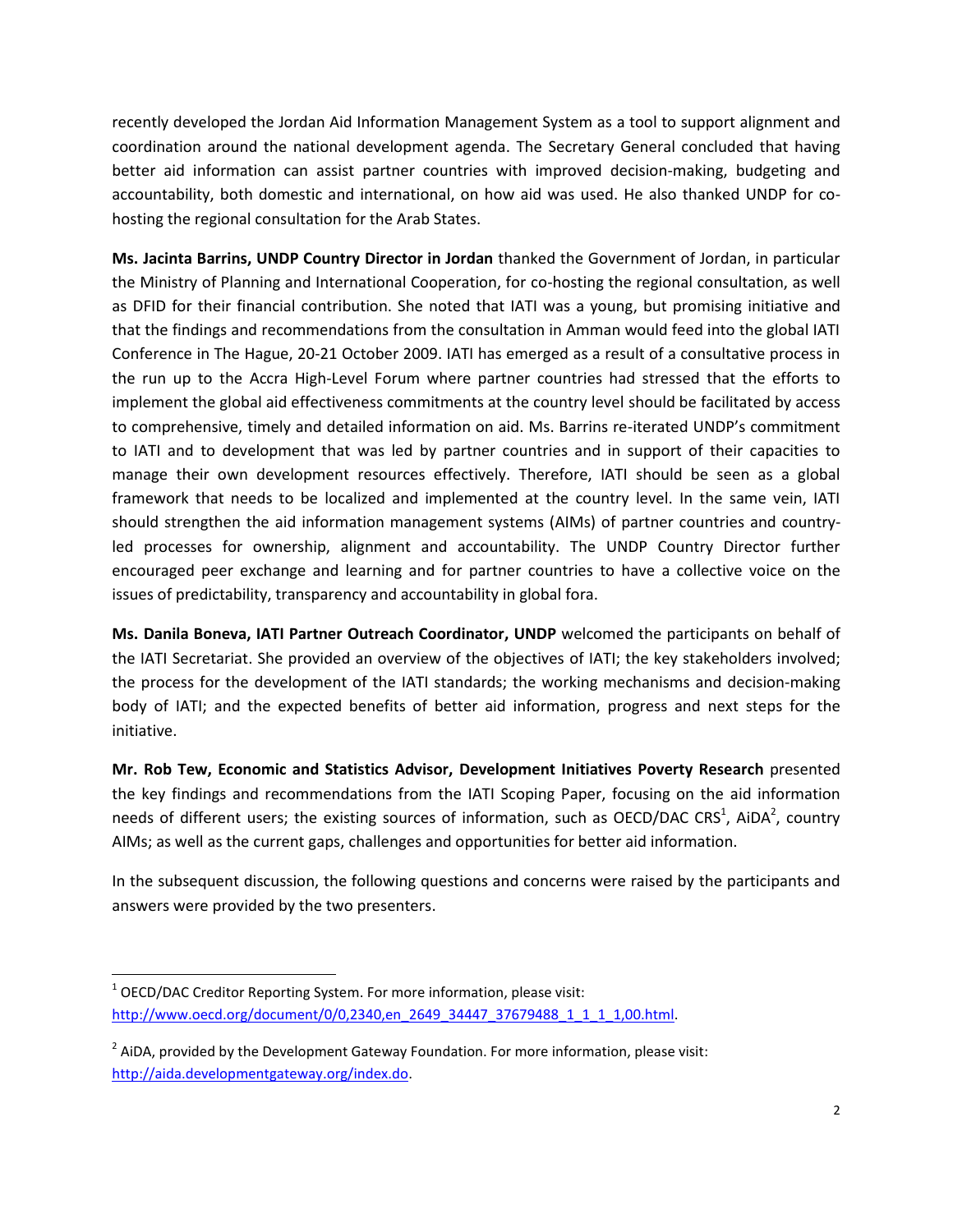- *How would IATI define transparency?* The IATI standards would be quite detailed and concrete in terms of the aid information to be published. The IATI Technical Advisory Group was looking at this.
- *Was IATI focusing on projects or was it also looking into programme-based approaches?* IATI was examining this issue from the perspective of "unit of analysis" rather than project or programme-based approaches in order to better capture the specificities of different aid modalities.
- *What efforts was IATI making in increasing the number of donor signatories, including non-DAC donors?* Similar to the partner country consultations, DFID was leading the ongoing consultations with donors at the global level. Some donors while not signatories to IATI were involved in the development of the standards. In the course of 2009 the intention was to consolidate the initiative and subsequently broaden its base as of 2010.
- *How did IATI fit into the OECD/DAC working mechanisms? What was the OECD/DAC response to IATI?* The IATI standards were being developed in cooperation with the OECD/DAC. IATI would build on the existing standards and systems, such as the CRS. It was envisaged that IATI would cooperate with Cluster C "Transparent/Responsible Aid" of the WP-EFF.
- *The timeline of IATI was too short. Attempts in the past in the banking sector to reach an agreement on a common data exchange format had failed.* While it was true that the timeline for consultations and the development of the standards was intense, nevertheless, it was not impossible to pursue the agreements. The common data exchange format was technically possible.
- *Would IATI change donors' aid policies/behaviour?* While IATI might not change the behavior of donors, it would play an important role in that direction.

#### **Session 2: Key challenges in accessing and using aid information<sup>3</sup>**

 $\overline{a}$ 

In the afternoon, the participants formed three break-out groups. Below are the summaries of their deliberations.

#### *Break-out Group A: current sources of information on aid and challenges associated with these*

Participants in Group A identified supply-driven aid as one of the major challenges in improving aid information. Overall, information on commitments and disbursements was more easily accessible, while

 $3$  Participants were offered with the possibility to establish a fourth group on the issue of potential impacts of better aid information, but there were not sufficient government representatives interested to participate in such a discussion and the group was not constituted.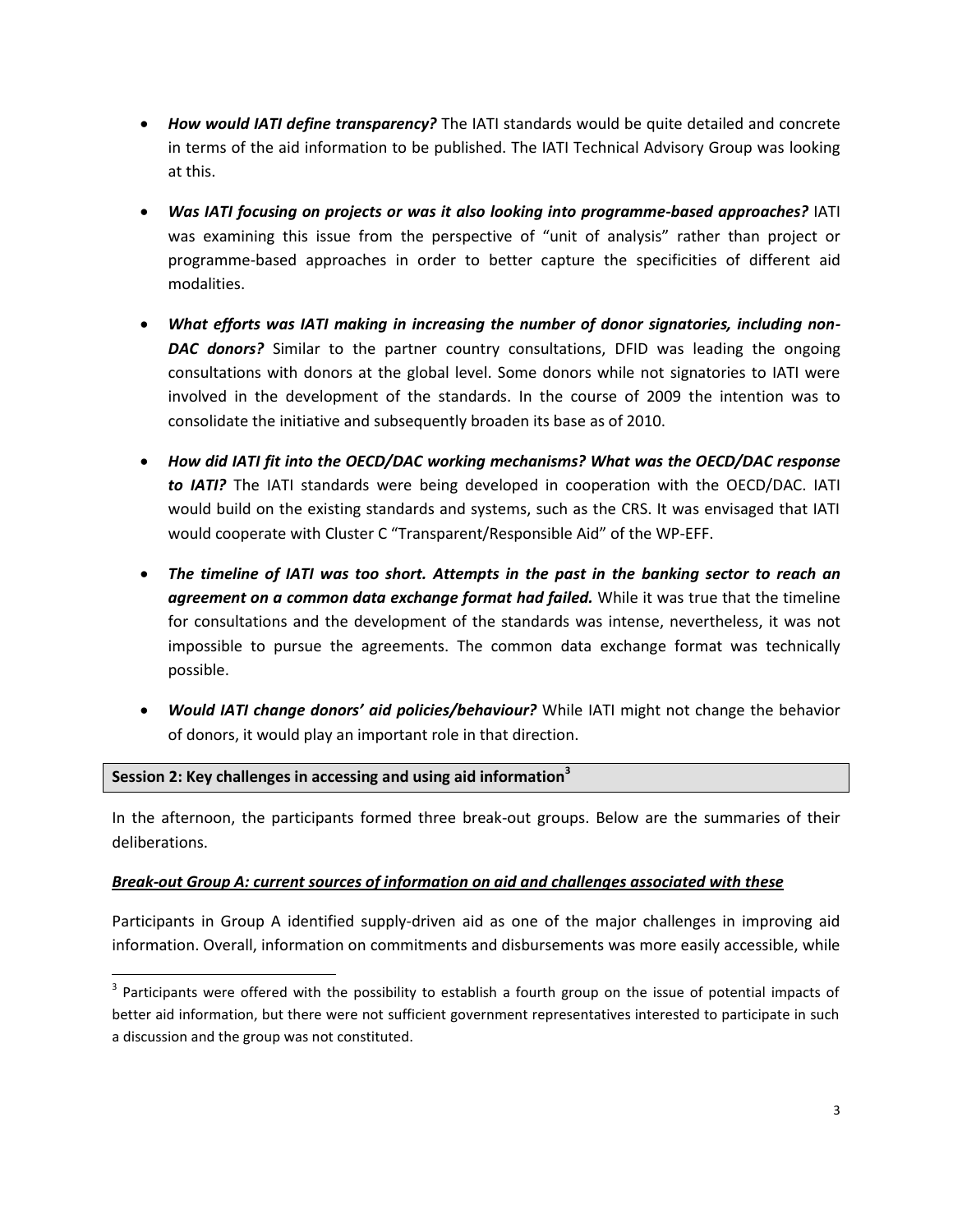information on future aid flows (by country, sector and project level) was rarely available. Another deficiency was the lack of information, which would allow the measurement of outputs compared to inputs.

It was suggested that in order to improve reporting, development partners should nominate focal points, who would have in their TORs/work plans the provision of aid data as a responsibility. Discussants considered that, in general, bi-annual reporting/updating of aid information was sufficient for planning and analytical purposes. Partner country governments also had a role to play in improving access to aid information and transparency when they were the owners of information.

### *Break-out Group B: Priorities of partner countries for improving access to aid information*

Participants in Group B used the list of criteria in Annex 2 as a starting point of their discussion. They reached an agreement that *non-statistical information, such as documents relating to strategy, policy, procedures and evaluations (criterion 13)* was the top priority as it pertained to setting the dialogue and cooperation framework between partner countries and developing partners and allowed the former to assess the impact and outcomes of development assistance in their countries. It was followed by *criterion 2, i.e. reliable information on future aid flows, at country, sector and project level*. *Criterion 9, namely, contract and procurement details* was also considered to be important, followed by *up-to-date information (criterion 1)*. The group did not reach an agreement on whether to rank *criteria 5, i.e. more information about how aid is spent, and 8, i.e. details of aid agreements, including any conditions attached and the terms of any concessional loans,* as a priority, following the above points, or as least important on the list. On the priority list, the participants in the group added *criteria 6 (better information on what aid is spent on), 7 (in which sectors), 3 (where it is spent), and 4 (when it is spent).* They also considered as a priority *criterion 10 (better coverage from a wider range of donors, including non-DAC donors, all multilateral agencies, large NGOs, foundations and private donors)* and defined it *as cross-cutting amongst criteria 3-7*. The group was divided, however, on who should carry the main responsibility for reporting on aid provided to decentralized entities (so-called *decentralized cooperation*). Some considered that this should be done by the institution providing the funding, while others considered that decentralized entities should report back to the central government. Participants thought that *capturing financial flows to the private sector was a missing element* in the current aid information systems *and it should be included in the scope of the standard*. The table below captures the order of priority, given to each category of information.

|                                                                               | <b>Most Important Aid Information</b> | <b>Least Important Aid Information</b> |
|-------------------------------------------------------------------------------|---------------------------------------|----------------------------------------|
|                                                                               |                                       |                                        |
| Better coverage from a                                                        | <b>Non-statistical information</b>    |                                        |
| wider range of donors and<br>other actors (considered to<br>be cross-cutting) | <b>Future aid flows</b>               |                                        |
|                                                                               | Contract & procurement details        |                                        |
|                                                                               | Up-to-date information                |                                        |
|                                                                               | How aid is spent                      | How aid is spent                       |
|                                                                               | Details of aid agreements             | Details of aid agreements              |
|                                                                               | What aid is spent on                  |                                        |

#### *Table 1: Aid information priorities of partner countries*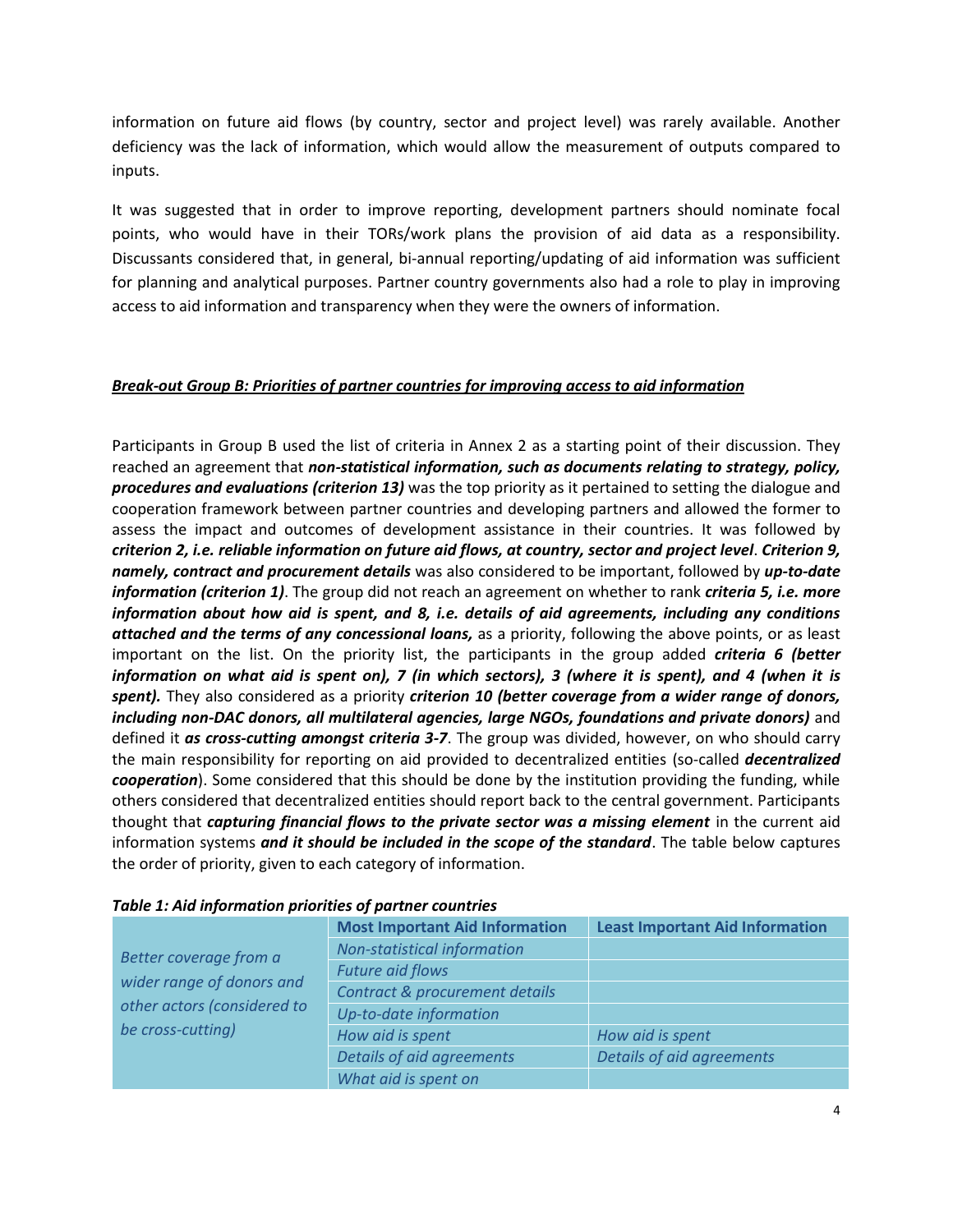| Which sectors     |  |
|-------------------|--|
| Where it is spent |  |
| When aid is spent |  |
| How aid is spent  |  |

Participants in the group also made observations pertaining to the current challenges they face in obtaining aid information. Transparency was mostly one-sided with information flowing from recipient governments to development partners. Overall, projects remained donor-driven despite national development plans and processes put in place by partner countries for ensuring alignment. In a number of partner countries, there was a disconnect between development strategies and their implementation, which often contributed to poor donor alignment. A number of donors were not providing information on disbursements and implementation status of projects. Technical assistance was also an area where transparency and accountability were low. Another example was co-financed projects for which there weren't agreed guidelines on how to implement and monitor implementation. Some donors were reluctant to share their strategies and plans, while national strategies were shared on a regular basis by partner countries.

In addition to transparency between partner countries and donors, the IATI standards should also promote *domestic transparency and access of information by citizens.* In this regard, the information articulated in criteria 3-7 was often available to governments and donors, however, it should also be accessible to the public. In this regard, some countries, such as Lebanon, had decided to prepare and publish quarterly progress reports on the foreign assistance received by the government.

### *Participants also asked if the IATI standards would have any cost implications for partner countries.*

### *Break-out Group C: Particular issues with respect to aid information faced by countries in special development situations*

Participants in Group C based as well their discussion on the list of criteria in Annex 2 and concluded that having *a) more up-to-date information* and *b) reliable information on future aid flows, at country, sector and project level*, were essential for partner countries in conflict and post-conflict situations, and were *cross-cutting* the other aid information needs suggested in the list.

Participants also agreed that the aid information needs defined in criteria 3-7 were the most important ones, i.e.:

- More detailed information about precisely *where* aid is spent, from sub-national down to community level, with ability to map to administrative areas;
- Better information about exactly *when* aid is spent, including donor commitment and disbursement and project expenditure dates;
- More information about *how* aid is spent, including channels of delivery, and ability to map spending through the system from initial commitment to final expenditure;
- Better information on *what* aid is spent on, including detailed project data, descriptions and dates;
- Improved information on *which sectors* aid is spent on, including ability to map sector classifications to national budgets.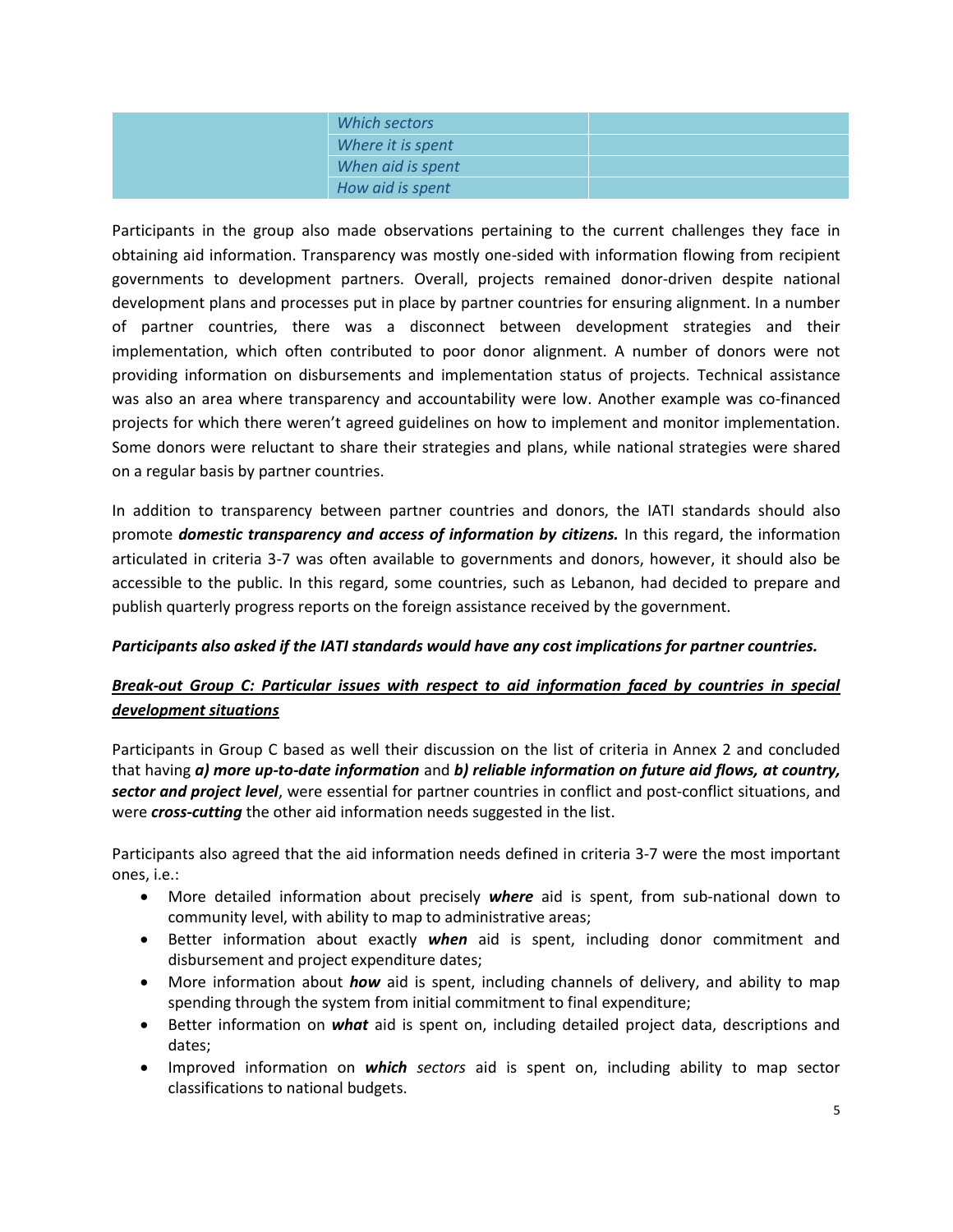Furthermore, participants suggested that an **agreement was needed on the** *minimum aid information* **that would be reported in post-conflict countries**. Aid information should be standardized and simple rather than complex as this could lead to failure in reporting. Aid should be aligned with national development plans and budgets. Bi-annual reporting would be sufficient, however, it should be synchronized with the partner country fiscal year. Both Iraq and Somalia emphasized the difficulties they face in donor coordination and collecting aid information due to security conditions and limited presence of donors. In the case of Iraq, the Ministry of Planning was coordinating all grants, while the Ministry of Finance – all loans. Multilateral donors represented less than 10% of all grants and their assistance was, in general, easier to capture than the one provided by bilateral donors.

#### **Session 3: Solutions: aid information management systems, IATI and complimentary initiatives**

During the second day of the consultation, participants heard from their peers on national systems for the collection and analysis of aid information; the successes, challenges and lessons learnt in setting up AIMs, as well as the linkages between AIMs and other national systems, such as PFM systems.

**Mr. Nader Sheikh Ali, Director General of International Cooperation, State Planning Commission (SPC) of Syria**, chair of the session, shared the experience of his country in setting up an AIMs. In 2003, the SPC placed greater emphasis on the technology aspects of the system, while the focus in the second generation of AIMs was on the type of information required by the GoS and the governorates in deciding how to allocate aid based on where the needs were. Such tools should establish a clear link between donors' projects and the national development plans and sectors, the MDGs and the Paris Declaration indicators. An AIMs also needed proper staffing within the government. The SPC had analyzed the aid information it had available and it became evident that aid was concentrated into few sectors. The GoS would hold sectoral meetings with its development partners and request them to verify the data in the system. The next development plan would cover the period 2011-2015 and all bilateral and multilateral partners had already aligned their planning cycles with that of the GoS. Development assistance, which would not align with the national priorities would not be accepted. Mr. Nader Sheikh Ali *further suggested that the experts from the region should establish a contact group to share information on AIMs and aid effectiveness issues.*

**Mr. Houmedgaba Maki Houmed-Gaba, International Cooperation Advisor, Ministry of Foreign Affairs and International Cooperation (MoFAIC) of Djibouti** presented the experience of his country in collecting aid information. The country became signatory to the Paris Declaration in 2008. The two ministries dealing with international cooperation were the MoFAIC (coordination role) and the Ministry of Finance (financial flows and evaluation of aid). As part of its National Aid Effectiveness Plan, Djibouti intended to put in place an AIMs in the near future. Two databases were currently operational, one managed by the MoFAIC, and the other one by the MoF. Based on the latter, the first National Report on ODA was produced covering the period 2004-2008.

**Ms. Huda A. Malik, Director General, Ministry of Planning and International Cooperation of Iraq** provided an overview of the multiple political, security, and recovery challenges the country faced. The reconstruction should be seen as a process of re-shaping the relationship between the citizen and the state rather than an effort to rebuild solely the economy and infrastructure. Following the Madrid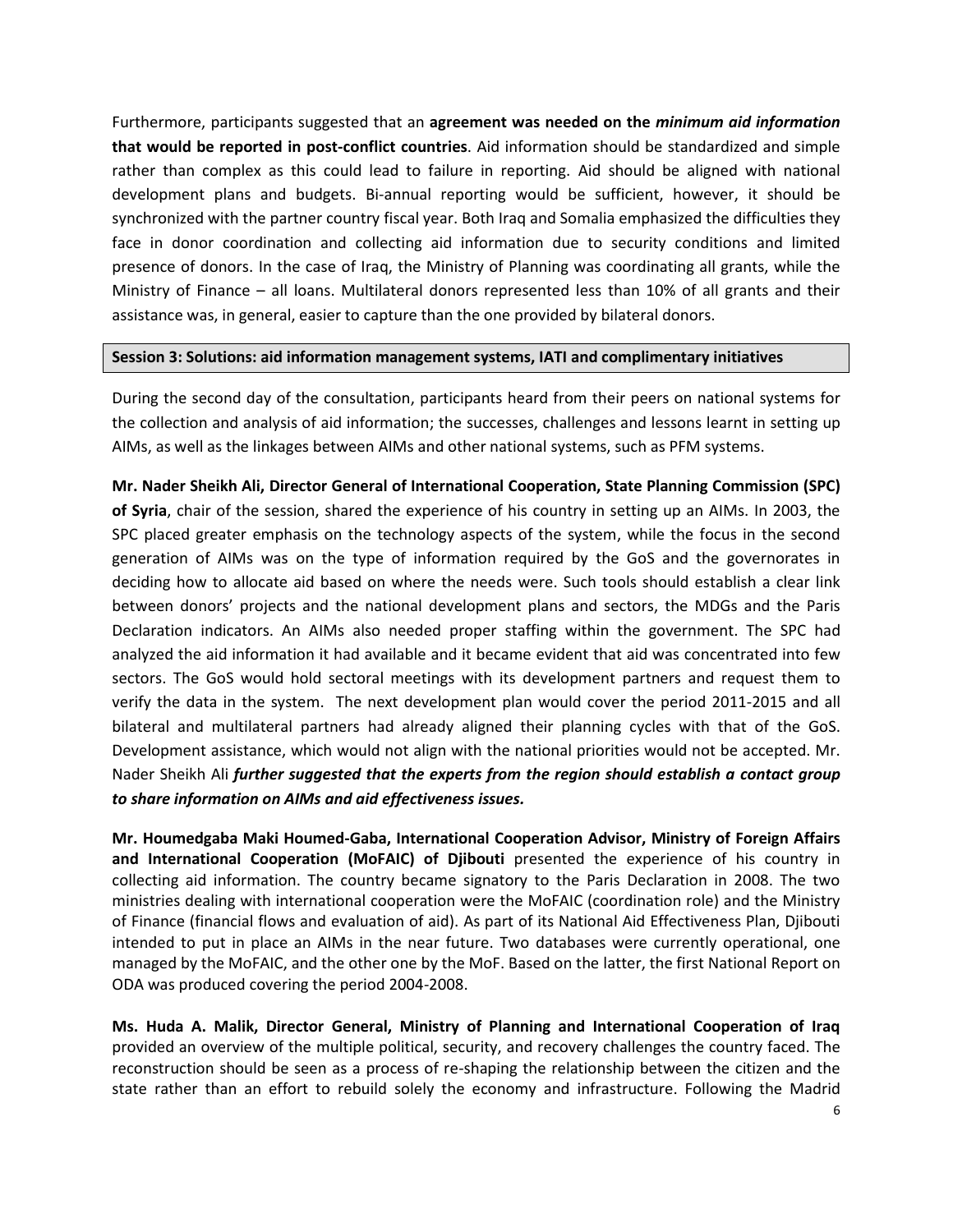Conference in 2003, the GoI adopted the National Development Strategy in 2004, which was revised 3 times and subsequently presented to the international community. A significant drawback in its implementation was the lack of executable programmes and projects aligned with the development objectives, defined in the Strategy. In parallel, the GoI had its Capital Investment Programme, which allocated national resources to achieve the objectives of the Strategy. Since 2003, multilateral aid was channeled through the International Reconstruction Fund Facility and the Iraq Strategic Review Board approved ex ante all multilateral projects. The main function of the Board was to provide strategic guidance, however, the Board had not been able to fulfill it to a satisfactory degree. The other challenge of the Board was that it oversaw only 10% of all grants to Iraq (aid channeled through multilateral agencies), while bilateral aid remained largely outside the national systems and the GoI had little control or information about projects that in many cases were directly implemented by donors, or provided to tribal leaders and local authorities. The GoI also had difficulties in assessing the impact the aid was making in the country. Some of these challenges were linked to weak capacity of the national authorities, prevailing insecurity and political difficulties. In terms of AIMs, the MoPIC had set up the Development Assistance Database (DAD) with support from UNDP. In the beginning MoPIC expected to face some resistance from development partners in reporting, but this wasn't the case. The Iraq DAD contains general information about projects (commitments and disbursements). It featured over 20,000 projects, which was a manifestation of the fragmentation of aid in Iraq.

**Mr. Diriye Ahmed Mohamed, M&E Consultant, Ministry of Planning of Somalia** presented the aid coordination experience in the region of Somaliland. A number of challenges were highlighted such as the lack of coordination between local and central authorities and between the latter and development partners; high dependence on international aid and supply-driven aid; aid not allocated to sectors, which provide for the livelihoods of local communities, etc. In order to respond to these challenges, the Ministries of Planning and of Finance were putting in place different measures, such as establishing a Macroeconomic Management Office within the Ministry of Plan; the launch of a comprehensive public finance management reform, guided by the Ministry of Finance, and a mapping of partner programs exercise in 2007 and an aid effectiveness and management report in 2008, both prepared by the Ministry of Plan. Another measure was the establishment of a Somali Aid Management System (SAMIS). Mr. Diriye Ahmed Mohamed further suggested that IATI should foster capacity building in establishing country AIMs.

**Ms. Yassar Al-Dhugmi, Ministry of Planning and International Cooperation of Jordan** presented the Jordan Aid Information Management system, which would be officially launched in September 2009. The system would record ODA received as budget support, project aid in the form of grants, soft loans, technical cooperation, as well as cooperation in the areas of culture and science. Development partners, who had nominated focal points, would enter the data, while the various desks in MoPIC would do the verification. Line ministries had not been asked to designate focal points in the initial stage of the system. The first attempt to establish an AIMs in Jordan was not successful, therefore, MoPIC was developing a simpler tool, which would be gradually expanded in the future. The data available in the Jordan Aid Information Management System went back to 2002. It would be used for the publication of an annual report on the status of ODA in Jordan.

**Mr. Mohamed Kabbaj, Deputy Director of Budget, Ministry of Economy and Finance (MoEF) of Morocco** emphasized that the specificities of each country should be taken into account when setting up AIMs. ODA represented less than 5% of the state budget in Morocco. The majority of aid was passing through the national system and multilateral partners, such as the WB, the EC, were establishing joint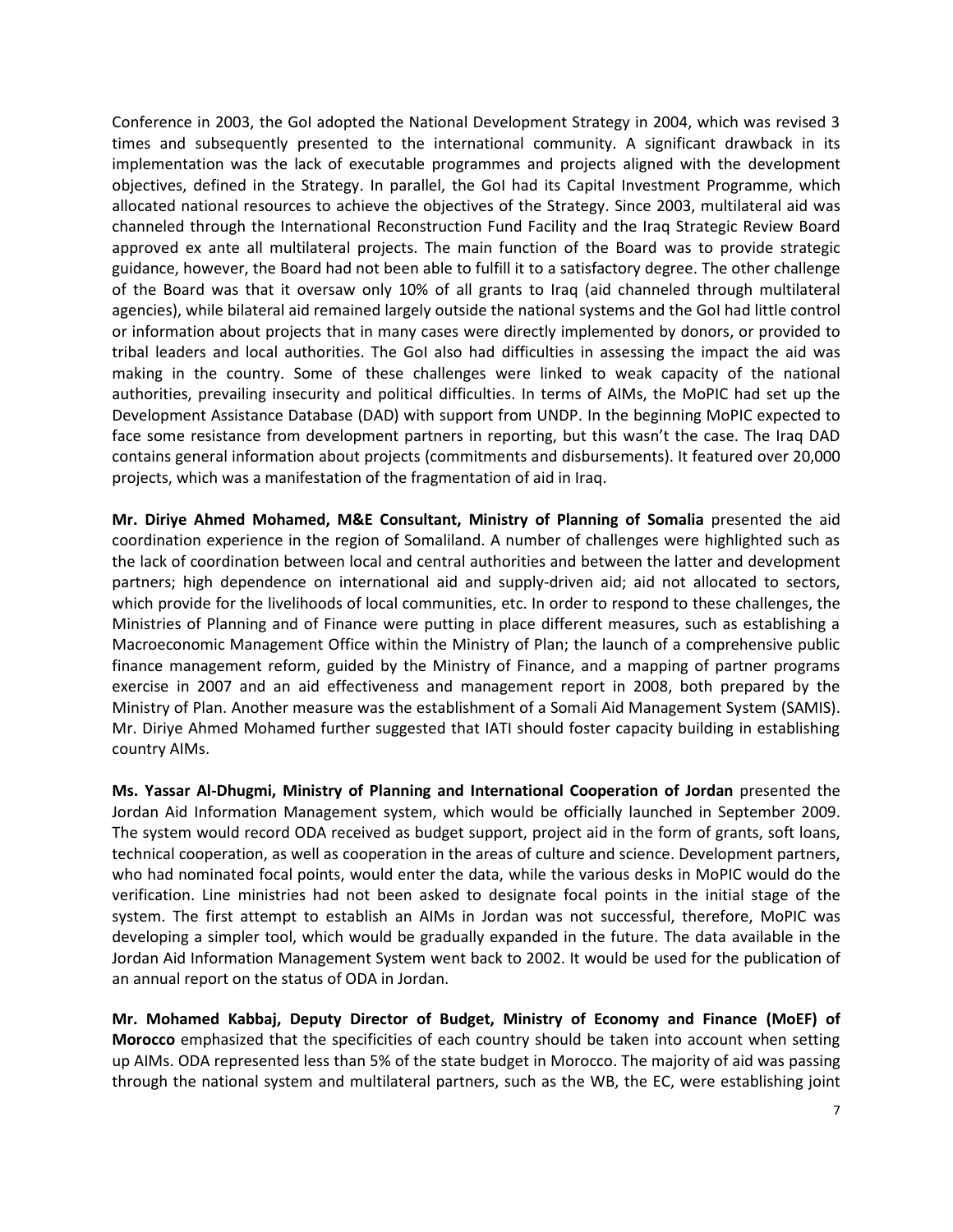programmes in priority sectors. Only small portions of ODA outside the government systems mainly through NGOs, CSOs. In order to meet the GoM commitments for stronger national systems and transparency, the MoEF was undertaking a major reform program with support from the WB, AfDB and the EC. The program had a number of areas, including establishment of MTEFs for all departments, the regionalization of public expenditures. Moreover, the ministry had embarked on a project to set up an AIMs, which would track assistance to geographical areas and would serve as:

- analysis and decision-making tool
- communication and reporting tool
- coordination tool (in order to avoid overcrowding/duplication of work in certain geographic areas/sectors)
- planning and monitoring tool for the commitments made by development partners.

Access to the AIMs would be provided to MoEF (intranet); line ministries and donors (extranet) and the citizens (internet). The system was being put in place in collaboration with a number of development partners, among them the EC, France, Spain and UNDP. The MoEF also contributed financially to the project and this was a key element for the sustainability and government ownership of the system. Besides the technical, human resources and financial aspects of the project, the MoEF had also included a communications component.

Ms. Riwa Nasreddine, Senior Economic Officer, Ministry of Finance of Lebanon and Mr. Farid Bassaid-Oulhakj, Secretary in charge of UNDP from the Ministry of Foreign Affairs of Algeria also contributed to the discussion on national systems.

**Mr. Ashot Hovanesian, CEO of Synergy International Systems**, Inc. presented the Development Assistance Database (DAD), a product of Synergy International, deployed in more than 25 partner countries in different regions, often in collaboration with UNDP. In the Arab States region, Iraq, Lebanon, Yemen, and the region of Kurdistan in Iraq were using the DAD. The system had a number of features, such as on-line data entry, GIS mapping capability, and was able to generate different reports (by sectors, geographical areas, etc.). The following were the key lessons learnt in the deployment of the DAD:

- there wasn't a one-size-fits-all approach and AIMs should be customized to meet partner country needs
- it was important to be able to compare data both with existing international standards/classifications, such as the OECD/DAC sector codes, as well as with national standards and classifications.

In response to requests from partner countries, Synergy International was developing more advanced tools to support integration of the DAD with donor database systems (DAD Pakistan linked with the WB's client connection) or government financial management systems (DAD India linked with the government's financial system (CAA&A). Another strong demand from partner countries was to link the DAD with M&E frameworks, measuring progress of the MDGs, the Paris Declaration indicators, and more recently to assist with results-based budgeting (DAD Afghanistan).

In the ensuing discussion, participants asked in the case of Iraq, if the DAD contained information on security sector reform projects and military assistance. This wasn't the case. In the case of Jordan, participants inquired if the AIMs was linked to any PFM system the government was using. The response was that this was not the case at present, but could be envisaged in the future depending on success of the Jordan AIMs. Another question from the floor was how MoPIC monitored project expenditures. The response was that this was done either through donor focal points; for soft loans through the line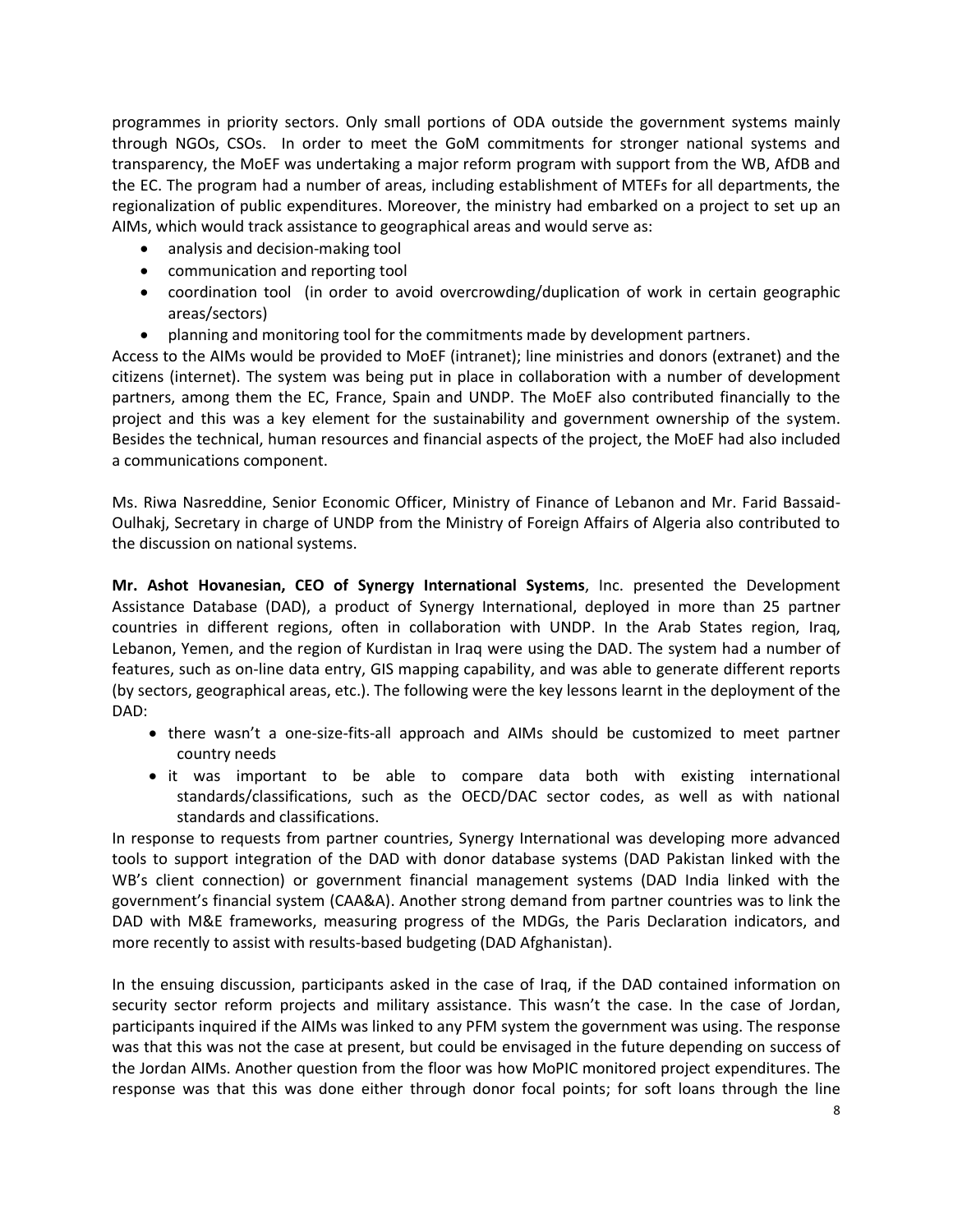ministries, and for non-resident development partners, such as the Islamic Bank, the Nordic Investment Bank, the data was entered by MoPIC.

#### **Session 4: Taking Forward IATI: Partner Country Recommendations**

In the afternoon participants formed two break-out groups. The summaries of their discussions are provided below.

#### *Break-out Group A: How should IATI be developed? How should partner countries be involved?*

The participants in Group A considered how the IATI standards should be developed and what could be the role played by partner countries in the process. One of the recommendations was for government representatives at the regional consultation in Amman to report back on the discussions and *advise their governments to endorse the 2008 IATI Accra Statement.* It was further suggested that there should be *outreach on IATI at the country level* with possible support from UNDP. Participants also suggested that they should *subscribe to the TAG and should contribute to the development of the IATI standards and Code of Conduct.* From a partner country perspective it was important to review national public financial management systems in order to better inform the work on the standards. The group recommended *that IATI should support the capacity of partner countries to collect and analyze aid data* with possible assistance by UNDP and the World Bank.

Participants recommended that IATI *should reach out to countries in the Arab States region to endorse the initiative and actively participate in the TAG and the Steering Committee*. In addition, they considered that *IATI should proactively engage with donors, including non-DAC donors* and impress upon them to become signatories to IATI.

Concerning the *IATI Code of Conduct*, participants recommended that *the mechanisms and incentives for ensuring compliance would have to be vigorous and concrete*. Some participants suggested that the Code of Conduct should be legally binding. It was also recommended that the provisions of the Code should include *minimum set of standards applicable in countries in special development situations*.

Mr. Mohamed Kabbaj, Deputy Director of Budget, Ministry of Economy and Finance of **Morocco**  expressed his view that IATI should fully integrate the WP-EFF and its mechanisms as there was a risk of duplication of work.

#### *Break-out Group B: What needs for support and capacity development arise in partner countries?*

Participants in Group B debated the priority needs of partner counties in terms of capacity development. As part of their deliberations, the Group noted that, in principle, development partners considered it costly to input data into country AIMs and to understand national systems. Often, donors had limited reporting capacity at the country level and their staff also needed to be trained in aid management. The reporting and overall aid management was even more challenging in the contexts of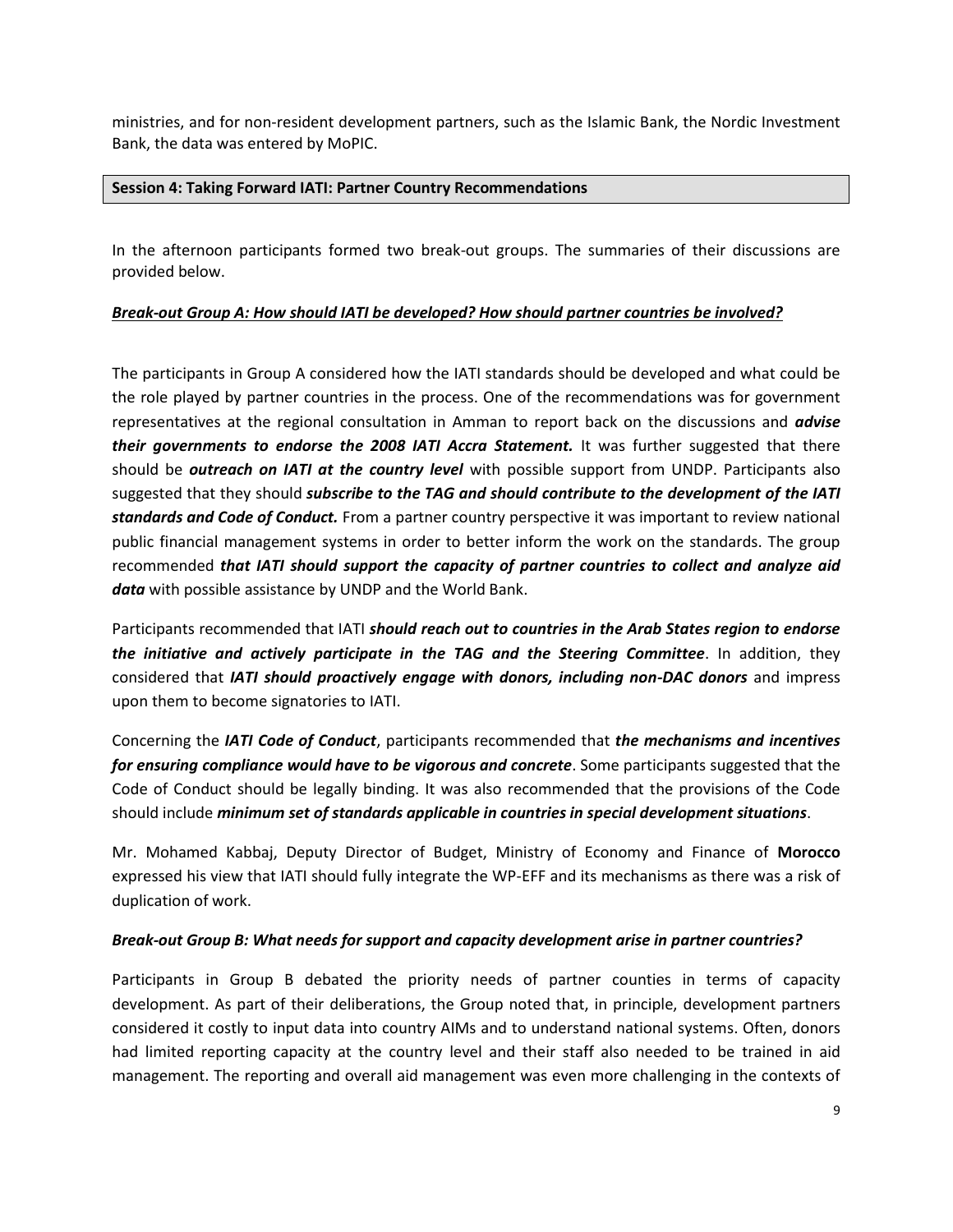Iraq, Palestine and Somalia where a number of donor agencies were non-resident. Participants suggested that *the IATI standards should serve as a push for harmonization of donor policies and alignment with national systems, policies and plans.* A lot of countries were struggling with establishing AIMs, making them AIMs sustainable and having the necessary human resources capacity and expertise to run the systems. The Group proposed the following concrete steps in moving forward:

- *Raise awareness about IATI.* The participatory approach should be maintained in the future at country, regional and global levels. All partner countries in the Arab States region should be involved.
- *Reverse the trend: aid information should be demand-driven and not supply-driven.* To this end, partner countries should prepare locally owned and clearly defined development goals to allow donors to align their aid and for development initiatives and the related information to be demand-driven.
- *Use internationally accepted standards and commitments,* such as the MDGs, the Paris Declaration indicators *in AIMs at the country level*.
- *Establish and/or strengthen country AIMs.* Address the issue of *sustainability of AIMs*.
- Build the necessary *human resource capacity* to utilize country AIMs.
- Create *a regional E-platform* to share experiences in aid management, AIMs and exchange on the proposed standards.
- Establish *a discussion board on the IATI website*.
- *Improve donor reporting capacity* based in recipient countries.
- Address the particular challenges of post-conflict countries.

**H.E. Mr. Nasser Sultan Shraideh, Secretary General of the Ministry of Planning and International Cooperation of Jordan** thanked participants for their contributions during the two-day consultations. He opened the floor for final comments and suggestions on taking forward the recommendations made by the various groups.

**Mr. Nader Sheikh Ali, Director General of the International Cooperation, State Planning Commission of Syria** suggested that countries in the region should continue the dialogue and work together in supporting IATI and preparing themselves for the IATI Conference in The Hague.

**Ms. Jacinta Barrins, Country Director, UNDP Jordan** suggested that the consultation be used as a platform to establish an appropriate mechanism for continuous dialogue in the region around the aid effectiveness agenda and IATI. There was also a need to work with donors and bringing those institutions which were not signatories on board the initiative.

**Additional session: Presentation via teleconference of the Aid Management Platform (AMP) by Development Gateway Foundation** 

Following the closing session, there was a demonstration for interested participants of the Aid Management Platform (AMP) via teleconference by **Steve Davenport, Vanessa Goas** and other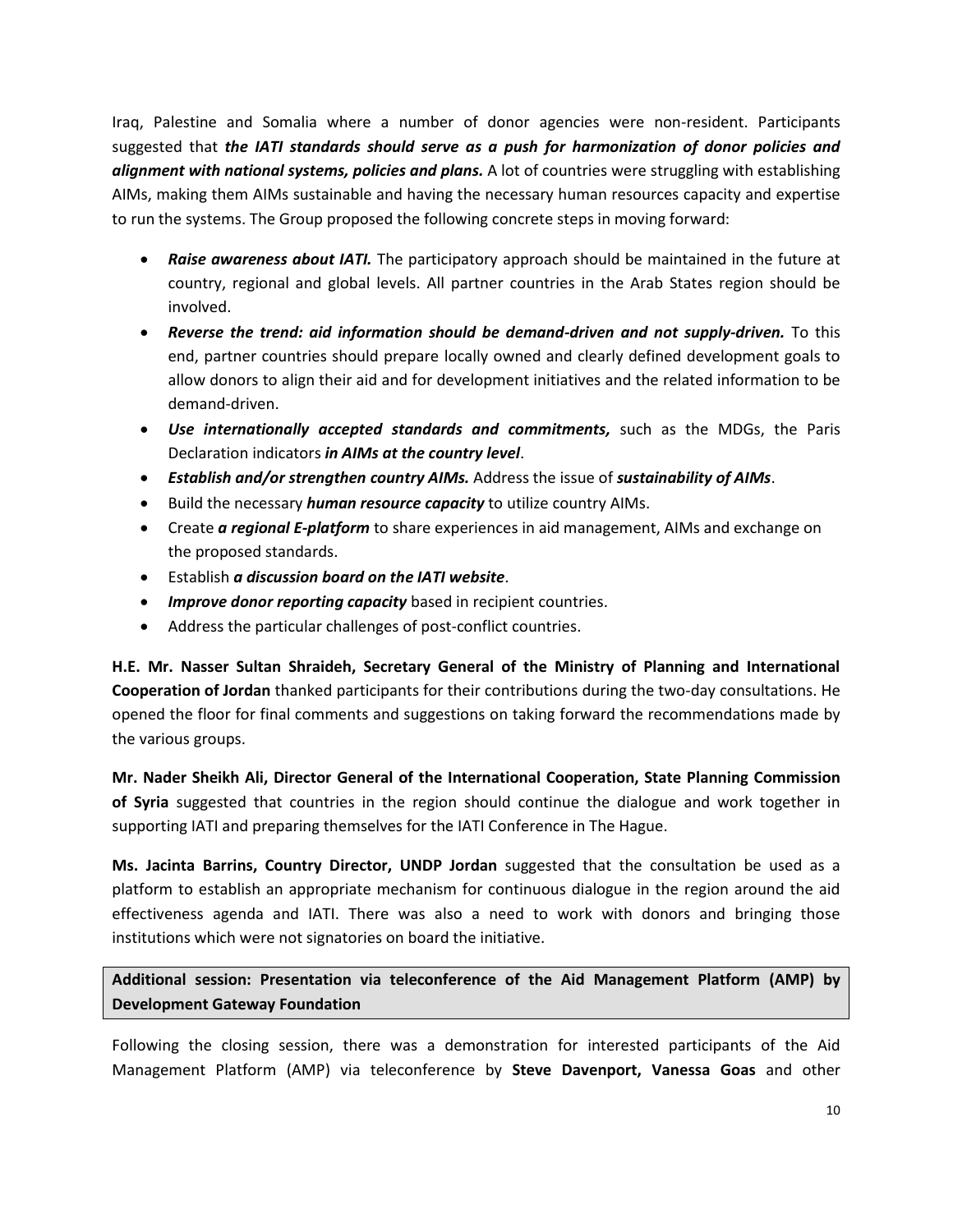colleagues from **Development Gateway Foundation**. The objective was to introduce the features of the system; the approach of how it was being set up at the country level, and the linkages with IATI. AMP was originally developed in a partnership with the OECD, UNDP, the WB, and the governments of Ethiopia and India. It was deployed in more than 20 countries in the world. The approach of DGF was one focused on sustainability and capacity development. Each AMP was customized and the process of its turnover the national authorities would usually take 3 years. The system had different capabilities, such as tracking of donors' alignment with national development plans; aid going to sectors and geographical areas; tracking of MDGs progress and Paris Declaration indicators. Data was verified. The international standards of the OECD were used, but also the AMP had a wider data set to correspond to partner country needs.

The questions from participants and the responses are provided below:

- *What were the key challenges in setting up AMP?* The main ones were of political nature and less so of a technical nature.
- *How often was data uploaded and updated in the AMP? Was access open to the general public?* The frequency of uploading and updating data in the system varied as it was customized to the requirements of partner countries. It was a decision of the government whether and to whom to give access to the system, and ultimately to make it public. IATI would play a positive role in making aid information more widely accessible.
- *What was the level of compatibility of the data in the AMP with the OECD/DAC data for a given country? How did you manage exchange rate fluctuations?* Development Gateway Foundation was working on a study concerning how compatible was the data contained in the country AMPs with the OECD/DAC one. In general, data was very similar. Concerning the exchange rate, fixed exchange rates were used for commitments, while the exchange rates fluctuated when development partners reported on disbursements. OECD/DAC average exchange rates were applied.
- *Did the AMP have any weaknesses?* The objective was to make the AMP sustainable and to institutionalize it. This why it was important to work with partner countries during all phases of setting up the system (assessment, pilot stage, etc.), to help government staff reconcile the data and ensure that data quality, as well as to have an accompanying capacity building support, not only training activities.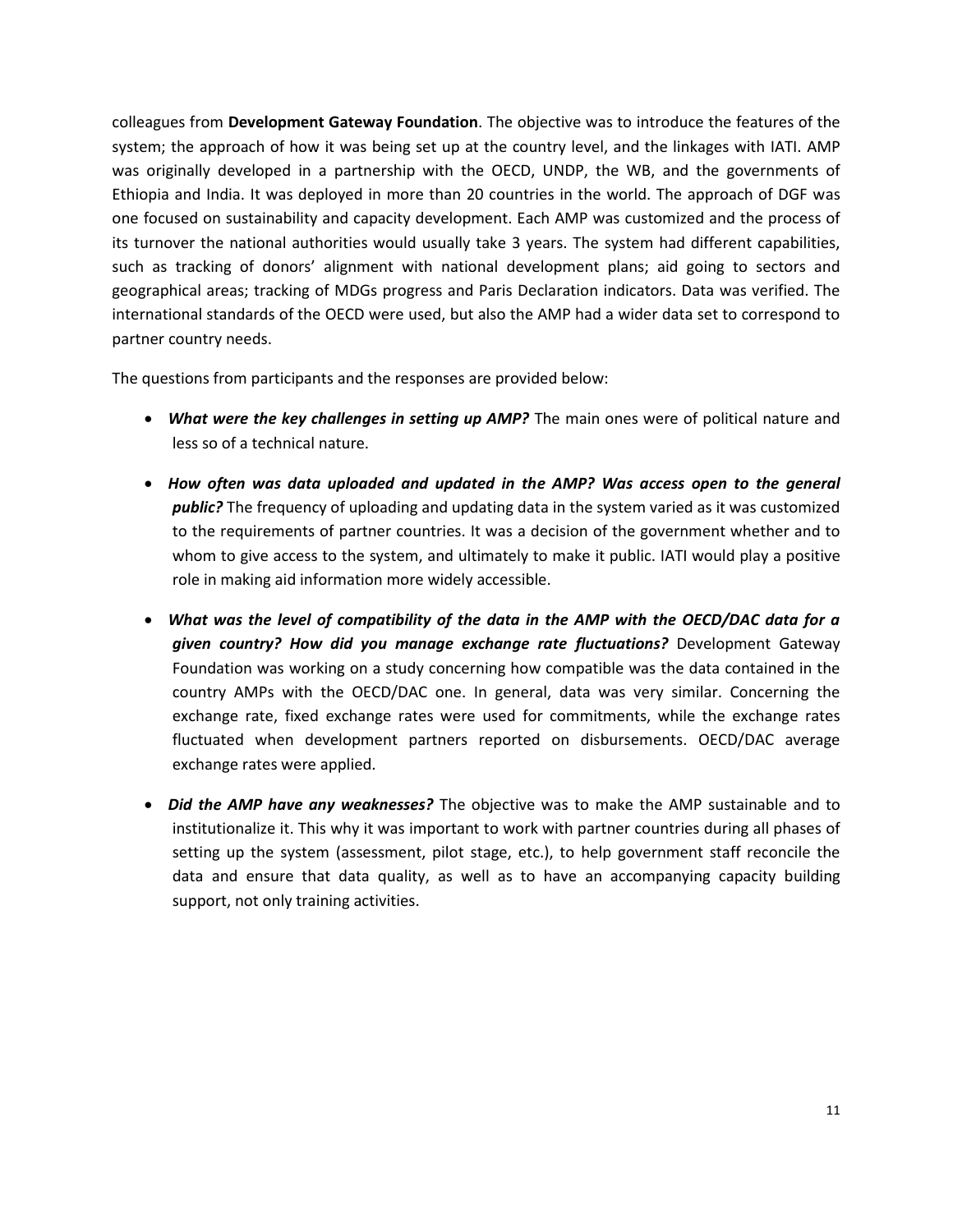| <b>Annex 1: Participants List</b> |                                            |                                                                                                                                                      |                 |
|-----------------------------------|--------------------------------------------|------------------------------------------------------------------------------------------------------------------------------------------------------|-----------------|
| #                                 | <b>Name</b>                                | <b>Title and Organization</b>                                                                                                                        | Country         |
| $\mathbf{1}$                      | Mr. Farid Bassaid-Oulhakj                  | Secretaire Diplomatique, Chargé du dossier<br>PNUD/ Ministère des Affaires Etrangères                                                                | Algeria         |
| $\overline{2}$                    | Mr. Houmedgaba Maki<br>Houmed-Gaba         | Conseiller Ministère délégué chargé de la<br>Coopération Internationale, Ministère des<br>Affaires Etrangères et de la Coopération<br>Internationale | <b>Djibouti</b> |
| 3                                 | Dr. Azez Jaffar Hassan Abtan               | Deputy Minister of Finance                                                                                                                           | Iraq            |
| 4                                 | Ms. Huda A. Malik<br>Abdulghafoor Al-Ani   | Director General, International Cooperation<br>Directorate, Ministry of Planning and Int'l<br>Cooperation                                            | Iraq            |
| 5                                 | Dr. Hadi Hussain Al-<br>Mohammed           | Director/ICI secretariat / Deputy Prime Minister's<br>Office                                                                                         | Iraq            |
| 6                                 | Mr. Ahmad H. Hmaidat                       | Head of External Debt Division, Ministry of<br>Finance                                                                                               | Jordan          |
| 7                                 | H.E. Mr. Nasser Sultan<br>Shraideh         | Secretary General/ Ministry of Planning and<br><b>International Cooperation (MoPIC)</b>                                                              | Jordan          |
| 8                                 | Ms. Zeina Toukan                           | Director of International Cooperation<br>Department, MoPIC                                                                                           | Jordan          |
| 9                                 | Ms. Yassar Al-Dughmi                       | Head of Aid Effectiveness Division, MoPIC                                                                                                            | Jordan          |
| 10                                | Ms. Nada Ayed Wer                          | Aid Coordination Officer, MoPIC                                                                                                                      | Jordan          |
| 11                                | Ms. Dina Zahran                            | Aid Coordination Officer, MoPIC                                                                                                                      | Jordan          |
| 12                                | Mr. Hasan Haware                           | Ministry of Finance                                                                                                                                  | Jordan          |
| 13                                | Mr. Salem AlQudah                          | Ministry of Finance                                                                                                                                  | Jordan          |
| 14                                | Eyad Abu Ziad                              | Finance and Economic Committee, House of<br>Parliament                                                                                               | Jordan          |
| 15                                | Ala'a Majali                               | Finance and Economic Committee, House of<br>Parliament                                                                                               | Jordan          |
| 16                                | Ms. Riwa Nasreddine                        | Senior Economic Officer / UNDP - Ministry of<br>Finance                                                                                              | Lebanon         |
| 17                                | Ms. Nagat Alfitouri Omar<br><b>Burtima</b> | Director of Documentation and Information<br>Office, Libyan Fund for Aid & Dev. in Africa,<br>Secretariat of Foreign Affairs                         | Libya           |
| 18                                | Mr. Mohamed Kabbaj                         | Deputy Director of Budgeting, Ministry of<br><b>Economics and Finance</b>                                                                            | <b>Morocco</b>  |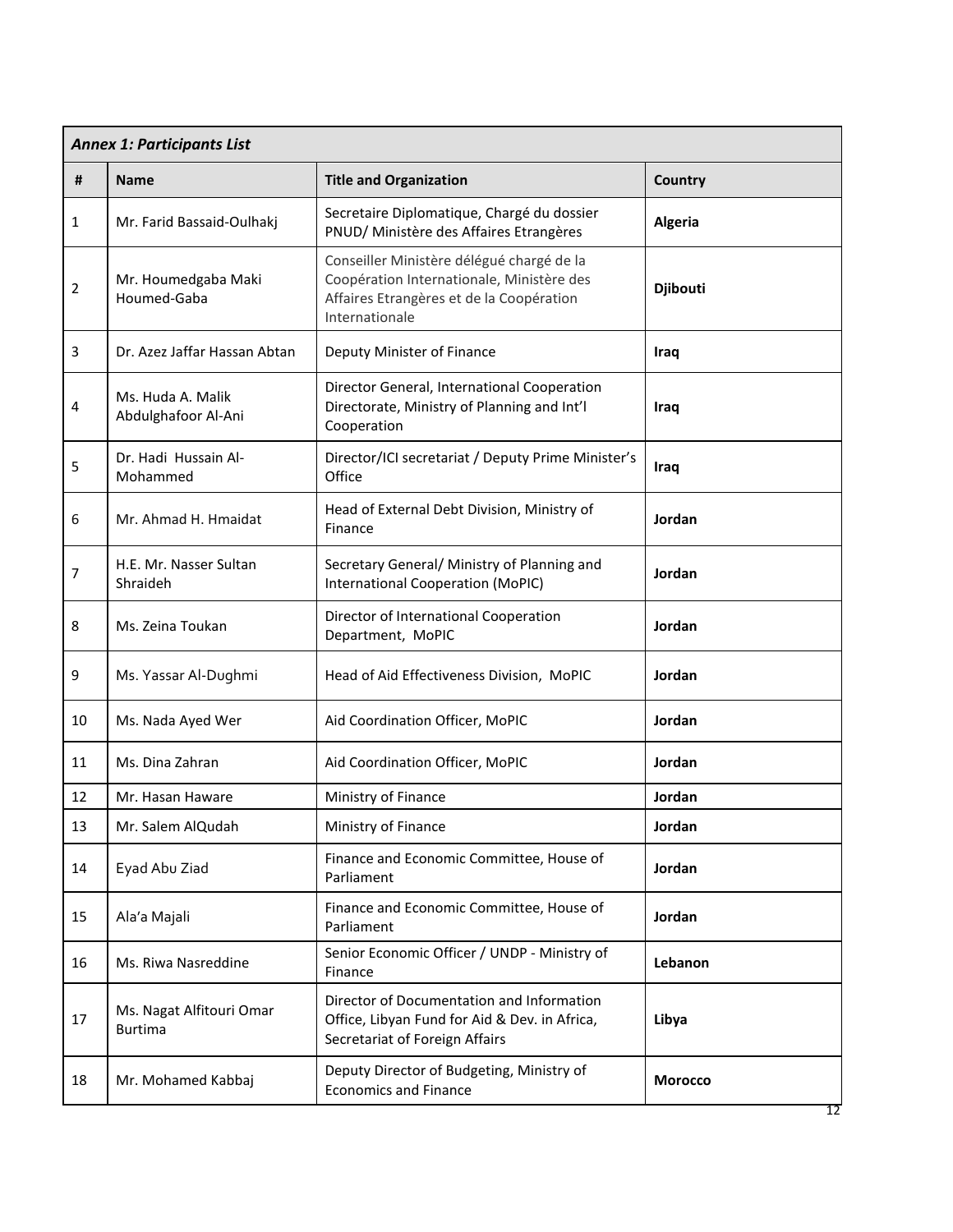| 19 | Mr. Diriye Ahmed Mohamed | M&E Consultant, Ministry of Planning                                     | Somalia       |
|----|--------------------------|--------------------------------------------------------------------------|---------------|
| 20 | Nader Sheikh Ali         | Director General, Int'l Cooperation, State<br><b>Planning Commission</b> | <b>Syria</b>  |
| 21 | Mr. Frederik Matthys     | Head of the UN Coordination Office, UNDP                                 | Egypt         |
| 22 | Mr. Yasuo Ichikawa       | Second Secretary, Embassy of Japan                                       | Jordan        |
| 23 | Mr. Guy Honoré           | Head of Water Program, GTZ                                               | Jordan        |
| 24 | Ala' K. Shalan           | Chief Financial Analyst, USAID                                           | Jordan        |
| 25 | Ms. Ola Ghazawi          | Program Assistant, USAID                                                 | Jordan        |
| 26 | Ms. Emilie Larese        | Programme Manager, European Commission                                   | Jordan        |
| 27 | Ms. Jacinta Barrins      | Country Director, UNDP                                                   | Jordan        |
| 28 | Mr. Yakup Beris          | Programme Specialist, UNDP                                               | Jordan        |
| 29 | Ms. Tiffany Khan         | Aid Effectiveness Consultant, UNDP                                       | Jordan        |
| 30 | Ms. Sanaa Al-Shami       | Programme Assistant, UNDP                                                | Jordan        |
| 31 | Mr. Jean-Louis Gaillard  | Senior Governance Adviser, UNDP                                          | Iraq          |
| 32 | Mr. Neil Taylor          | Project Manager, Governance, UNDP                                        | <b>Iraq</b>   |
| 33 | Ms. Abeer Fawaeer        | E-governance Specialist, Governance, UNDP                                | Iraq          |
| 34 | Ms. Tuleen Khoffash      | Programme Associate, Governance, UNDP                                    | <b>Iraq</b>   |
| 35 | Ms. Marina Prodanovic    | Head of Office, Local Aid Coordination<br>Secretariat                    | <b>OPT</b>    |
| 36 | Ms. Iman Shawwa          | Aid Coordination Office, Local Aid Coordination<br>Secretariat           | <b>OPT</b>    |
| 37 | Mr. Gerhard Pulfer       | Governance Strategy Group Coordinator, UNDP                              | <b>OPT</b>    |
| 38 | Mr. Stephan Kanayan      | Aid Management Consultant, UNDP                                          | Somalia       |
| 39 | Mr. Aref Tarabichi       | National Project Director, Aid Effectiveness &<br>Coordination, UNDP     | Syria         |
| 40 | Mr. Sebahattin Gazanfer  | Senior Project Advisor, South-South Cooperation<br>Project, UNDP         | <b>Turkey</b> |
| 41 | Ms. Rana Saifi           | Regional Advisor, Iraq & MENA Regional team,<br><b>DFID</b>              | UK            |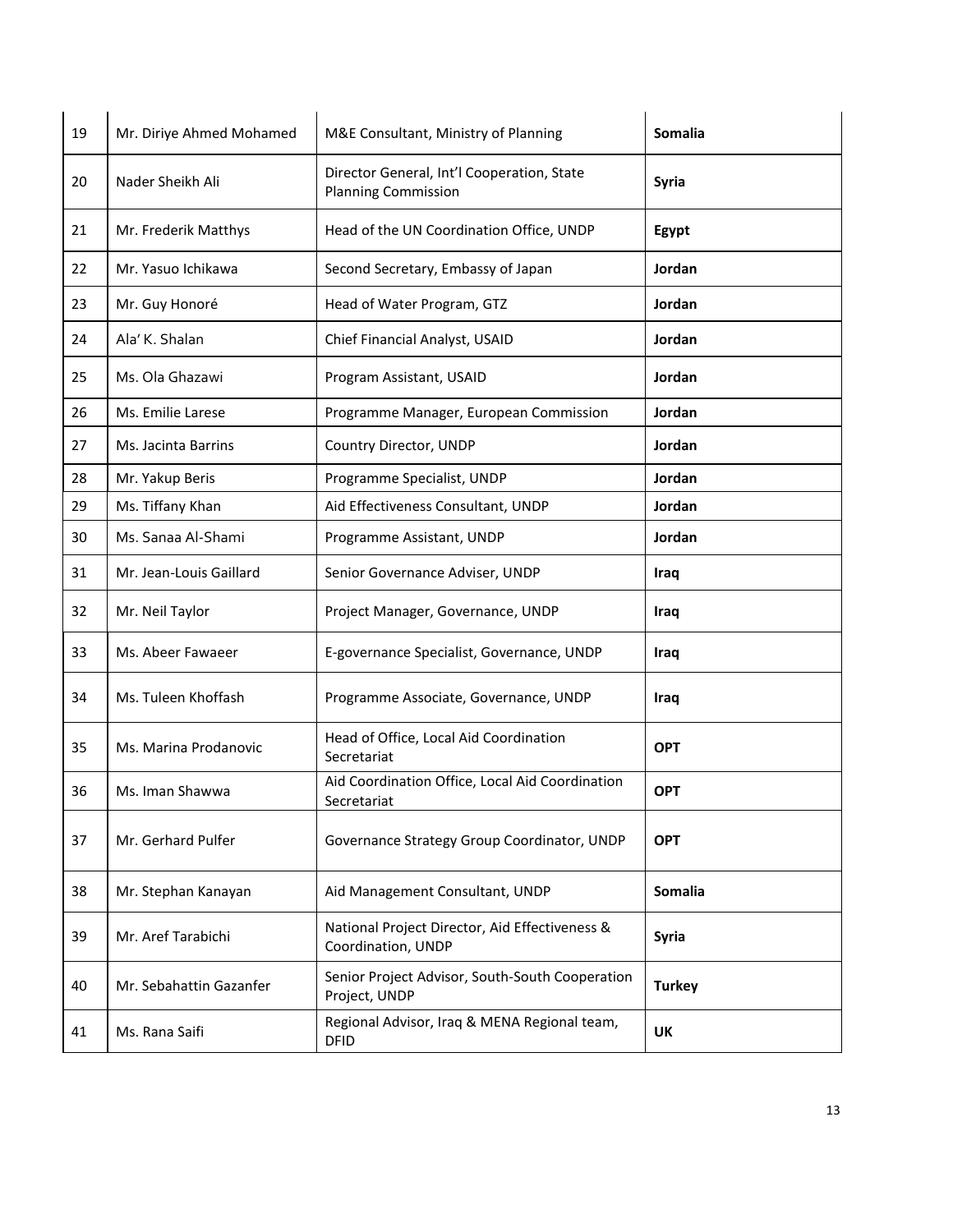| 42 | Mr. Robert Tew       | Economic & Statistics Advisor, Development<br>Initiatives Poverty Research | UK         |
|----|----------------------|----------------------------------------------------------------------------|------------|
| 43 | Ms. Danila Boneva    | <b>IATI Partner Outreach Coordinator, UNDP</b>                             | UN HQ      |
| 44 | Mr. Ashot Hovanesian | President and CEO of Synergy International<br>Systems                      | <b>USA</b> |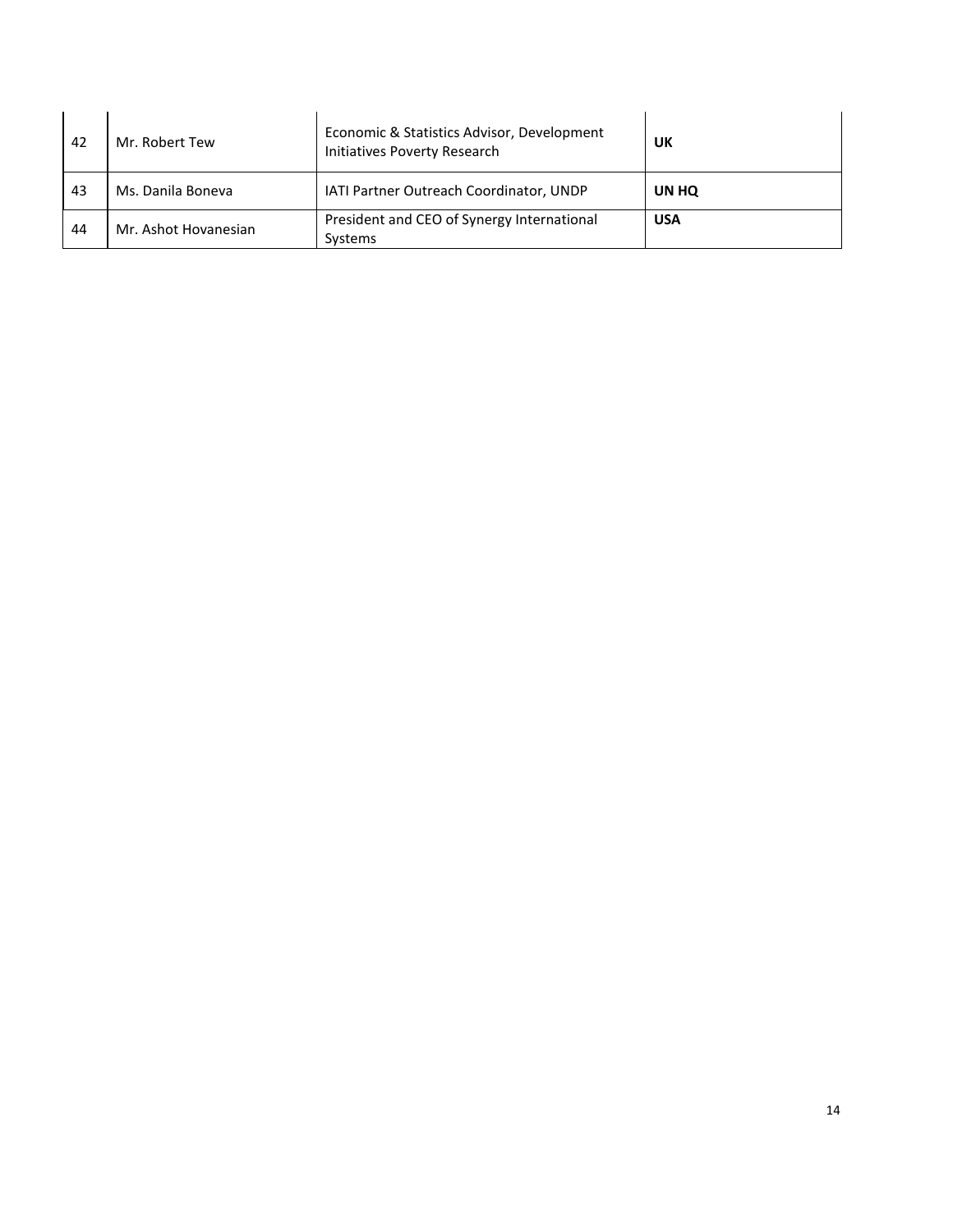### *Annex 2: List of criteria used to identify partner countries aid information priorities*

- 1. Information that is more up-to-date;
- 2. Reliable information on future aid flows, at country, sector and project level;
- 3. More detailed information about precisely *where* aid is spent, from sub-national down to community level, with ability to map to administrative areas;
- 4. Better information about exactly *when* aid is spent, including donor commitment and disbursement and project expenditure dates ;
- 5. More information about *how* aid is spent, including channels of delivery, and ability to map spending through the system from initial commitment to final expenditure;
- 6. Better information on *what* aid is spent on, including detailed project data, descriptions and dates;
- 7. Improved information on *which sectors* aid is spent on, including ability to map sector classifications to national budgets;
- 8. Details of aid agreements, including any conditions attached and the terms of any concessional loans;
- 9. Contract and procurement details;
- 10. Better coverage from a wider range of donors, including non-DAC donors, all multilateral agencies, large NGOs, foundations and private donors;
- 11. Ability to map aid spending against commonly agreed policy markers such as gender or climate change, and against Paris Declaration targets;
- 12. Information on anticipated outputs and outcomes;
- 13. Non- statistical information about aid such as documents relating to strategy, policy, procedures and evaluations;
- 14. Other (please specify)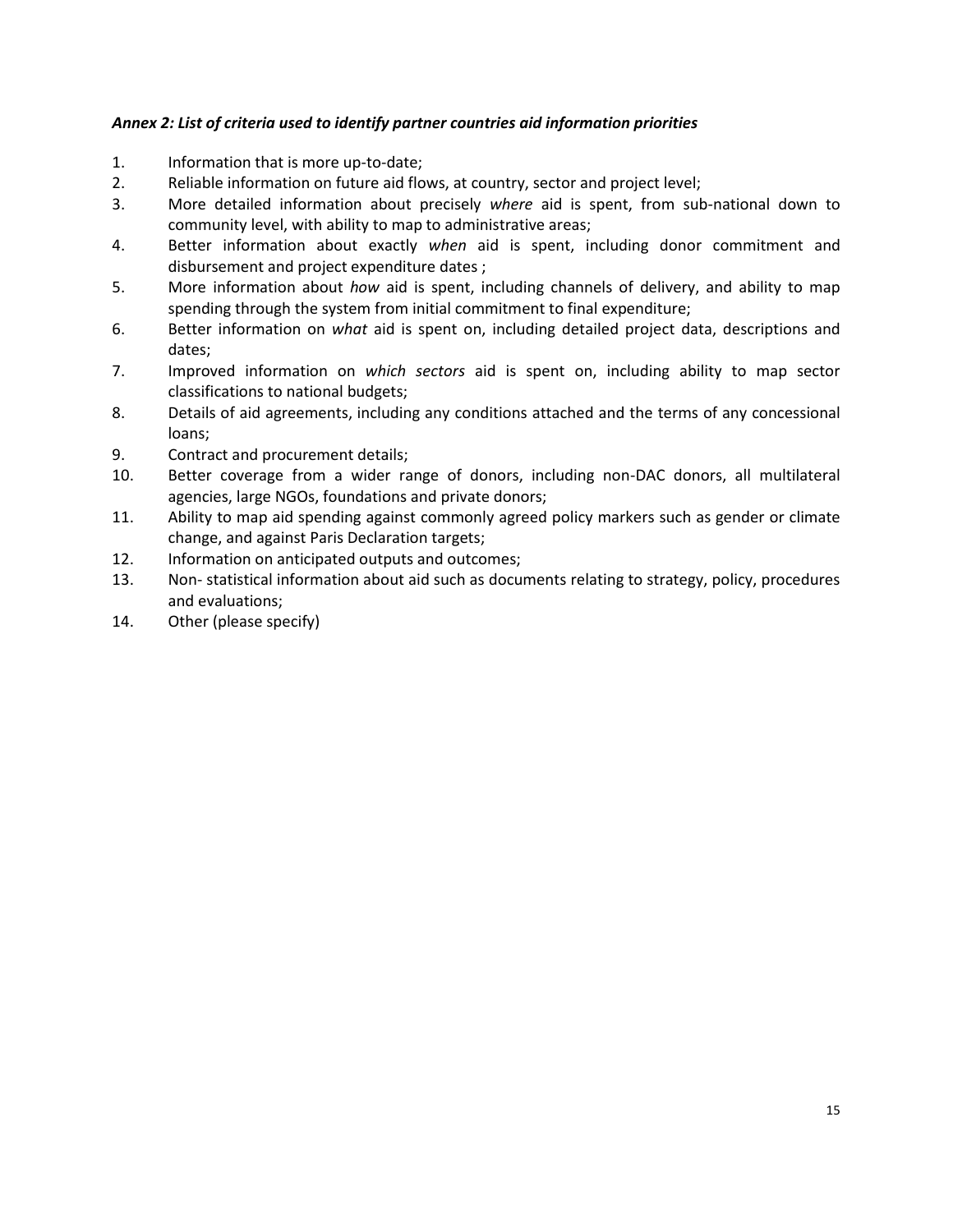





**International Aid Transparency Initiative**

## **Consultation Workshop for Europe and the CIS**

### **Amman, Jordan**

# **12th -13th August 2009**

# **CONCEPT NOTE**

### **Background**

The International Aid Transparency Initiative (IATI) is a new initiative which aims to make information about aid flows more available and accessible to all stakeholders, particularly partner countries. Launched at the Accra High Level Forum in September 2008, IATI now has sixteen donor signatories $^4$  and endorsement from a growing number of partner countries $^5$ .

IATI aims to make information about public and private aid more available and accessible, in compliance with the Paris Declaration and the Accra Agenda for Action, in order to increase the accountability, predictability and effectiveness of aid and reduce transactions costs. In the Doha FfD outcome document the UN member states noted that *"the aid architecture has significantly changed in the current decade. New aid providers and novel partnership approaches, which utilize new modalities of cooperation, have contributed to increasing the flow of resources… There is a growing need for more systematic and universal ways to follow quantity, quality and effectiveness of aid flows, giving due regard to existing schemes and mechanisms."*

IATI seeks to respond to the concerns raised by partner countries and civil society organizations that information about aid flows is not sufficiently timely, detailed or accessible. The 2008 Paris Declaration evaluation found that partner countries face *"continuing serious difficulties involved in securing and providing timely, transparent and comprehensive information on aid flows that enable [them] to fully report on budgets to their legislature and citizens…this basic contribution by donors to mutual accountability is widely found to be missing or inadequate, even in relatively strong systems."* 

 $\overline{a}$ 4 UK, Germany, Netherlands, UNDP, Finland, Denmark, Ireland, EC, World Bank, Australia, New Zealand, Spain, Sweden, Hewlett Foundation, GAVI, Norway.

<sup>&</sup>lt;sup>5</sup> So far, the governments of Central African Republic, Colombia, Ghana, Moldova, Montenegro, Nepal, Papua New Guinea, Rwanda and Viet Nam have endorsed or expressed their interest in the initiative.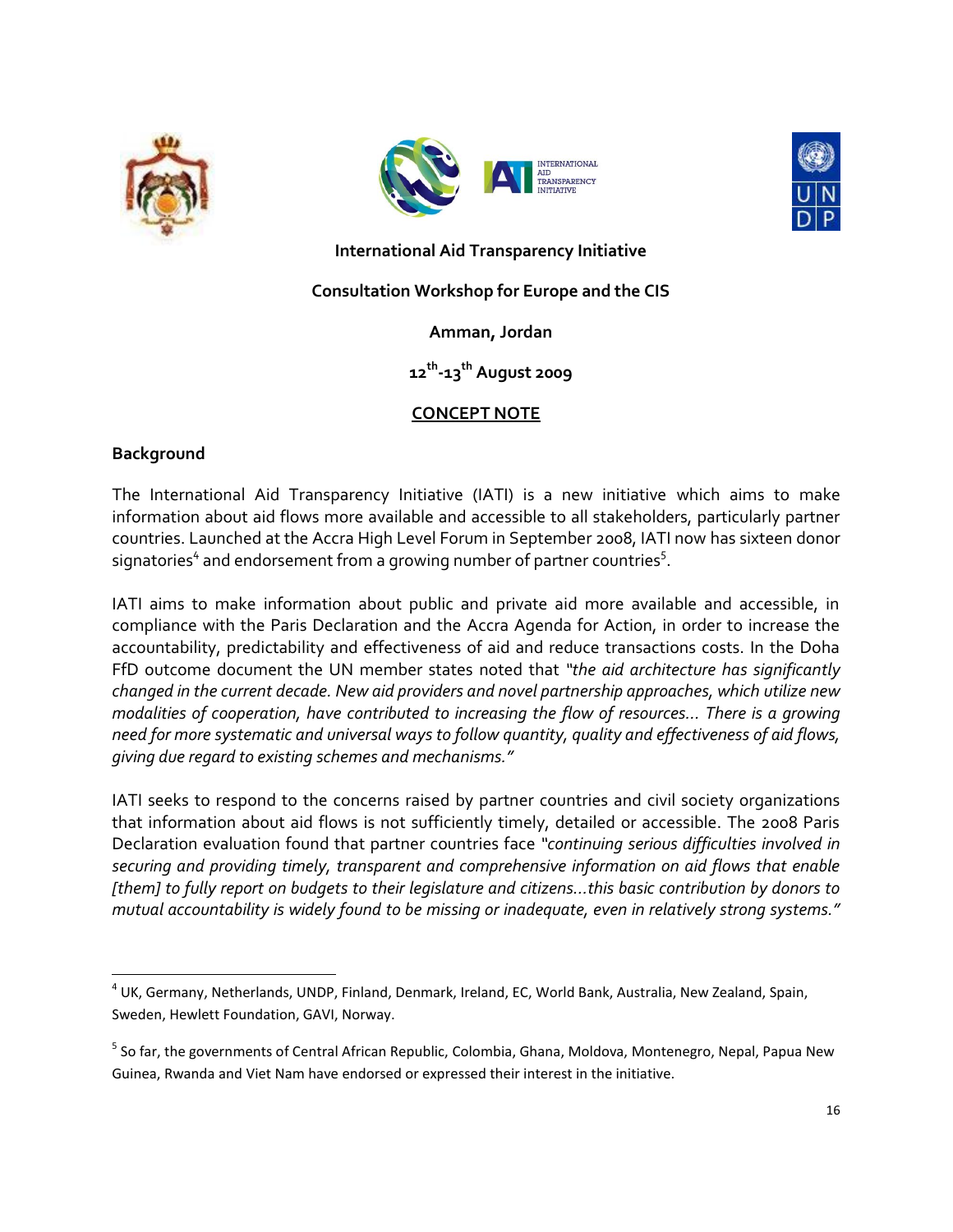Challenges in accessing information on aid flows were also raised during the regional consultations ahead of the Accra HLF.

Through IATI, donors will also implement the commitments made in the Accra Agenda for Action to *"publicly disclose regular, detailed and timely information on volume, allocation and, when available, results of development expenditure to enable more accurate budget, accounting and audit by developing countries."*

IATI aims to bring together donors, partner countries, CSOs and other users of aid information to agree common standards for the publication of information about aid flows. It does not envisage the development of a new aid information database, but rather the adoption by donors of ways of recording and reporting information that will enable existing users and databases – and potential future services – to access more detailed, timely and accessible information about aid.

Agreement of common information standards will help partner countries improve planning and budgeting and promote mutual accountability by:

- Committing donors to publishing more detailed, timely and up to date information in a form that enables partner countries to more easily incorporate aid into their budgets and aid management systems, and strengthen macroeconomic management. For example, IATI is expected to commit donors to providing more detailed information on expected and actual disbursements;
- Committing donors to provide more detailed information about which donors are delivering which projects, and where, to enable partner countries to better co-ordinate development efforts;
- Reducing the time and effort taken by partner countries in collecting and collating information on expected and actual aid flows from different donors;
- Developing common electronic formats to enable automatic data exchange, for example between donor systems and country aid information management systems (AIMS), helping to ensure more accurate and up-to-date data and reduced transaction costs;
- Committing donors to publish indicative future aid flows, to the extent possible, to facilitate medium term budgeting by partners;
- Agreeing a code of conduct for the publication of information which will enable partner countries to hold donors accountable for compliance;
- Providing capacity development support to enable partner country governments and other stakeholders to better access and make use of current and future sources of information on aid.

### **Consultation Objectives**

IATI aims to respond to the needs of all stakeholders, particularly partner country governments. In order to inform the development of the IATI standards, UNDP – as a member of the IATI Steering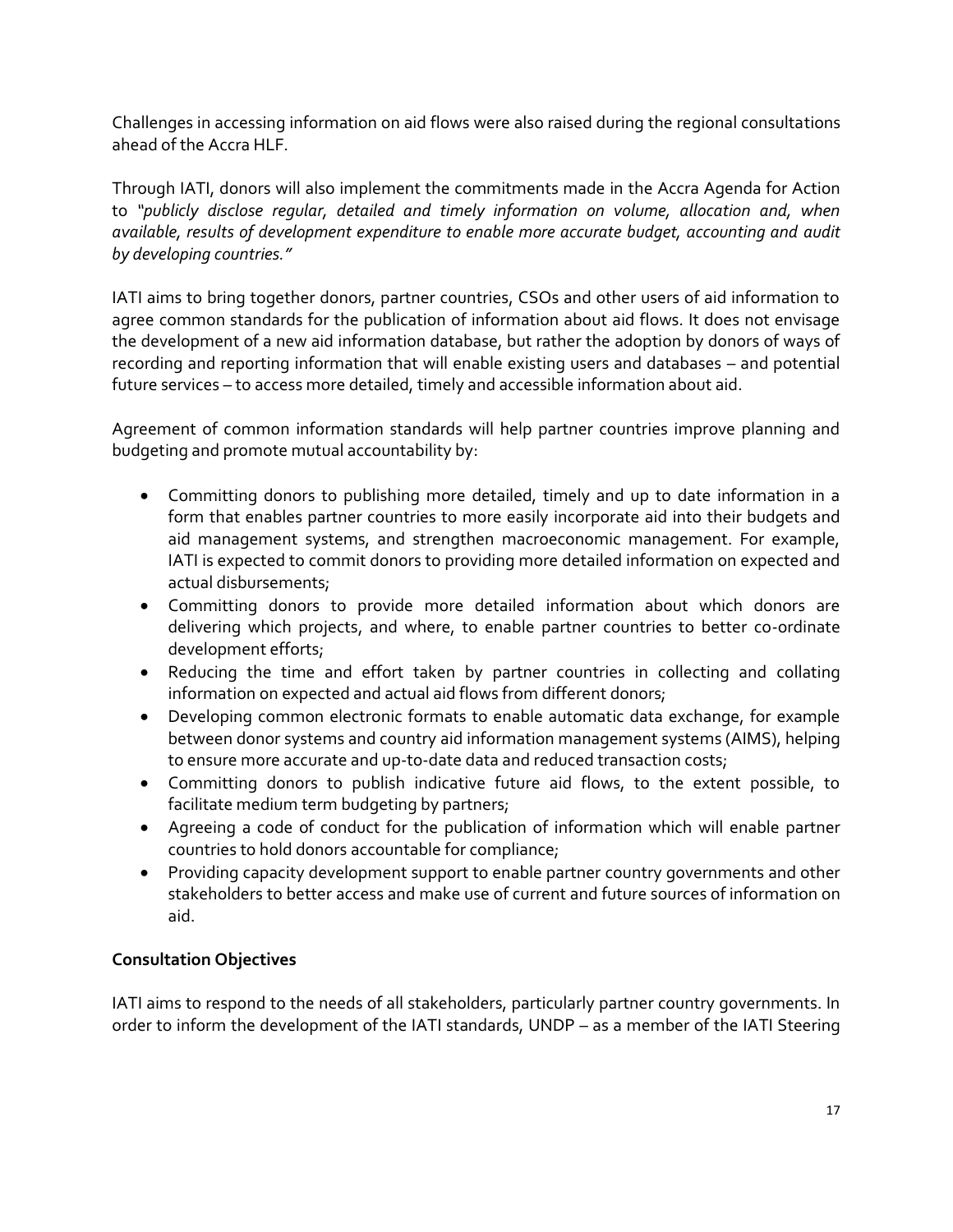Committee<sup>6</sup> - has been tasked with facilitating detailed consultations with partner country government officials and Parliamentarians in order to better understand their priorities and aid information needs. This will help to ensure that IATI is developed in a way that meets as many of those needs as possible.

The Amman consultation is one of a number of regional events that aim to:

- Familiarize a larger number of partner countries and stakeholders with the IATI and its objectives as it relates to the Accra Agenda for Action, Paris Declaration and other international commitments on transparency and mutual accountability;
- Identify those information needs of partner country governments which are not currently being met, and make recommendations for areas to be included in the scope of potential IATI standards, drawing on the IATI scoping paper;
- Facilitate South-South learning and peer exchange on good practices, lessons learnt and challenges from the deployment of aid information management systems (AIMS), and how the IATI can help to improve the effectiveness of such systems, as well as how best practices and experiences with country AIMS can feed into the development of an IATI standard;
- Discuss how to take the IATI forward at country, sub-regional, regional and global levels, to include partner country needs in regard to capacity development.

# **Expected Outputs**

 $\overline{\phantom{a}}$ 

- Enhanced awareness of and understanding of the aims and objectives of IATI, and its relationship to the AAA and WP-EFF, by partner countries;
- Peer learning on aid information management and shared discussion of challenges and how to address them;
- Guidance from partner countries as to the current sources of information on donor flows and activities, and an assessment of the usefulness of those sources;
- Prioritised list of areas/categories in which further and/or more detailed information on aid flows and activities is required. This should draw from, but not necessarily be limited to, Appendix C of the IATI Scoping study;
- Guidance and leadership from partner countries as to how they would like to see the IATI developed, and the role they see partner country members playing;
- Guidance from partner countries on key areas for inclusion in the Code of Conduct.

 $^6$  The IATI Steering Committee comprises of 18 representatives from donors, partner countries, CSOs and aid information experts.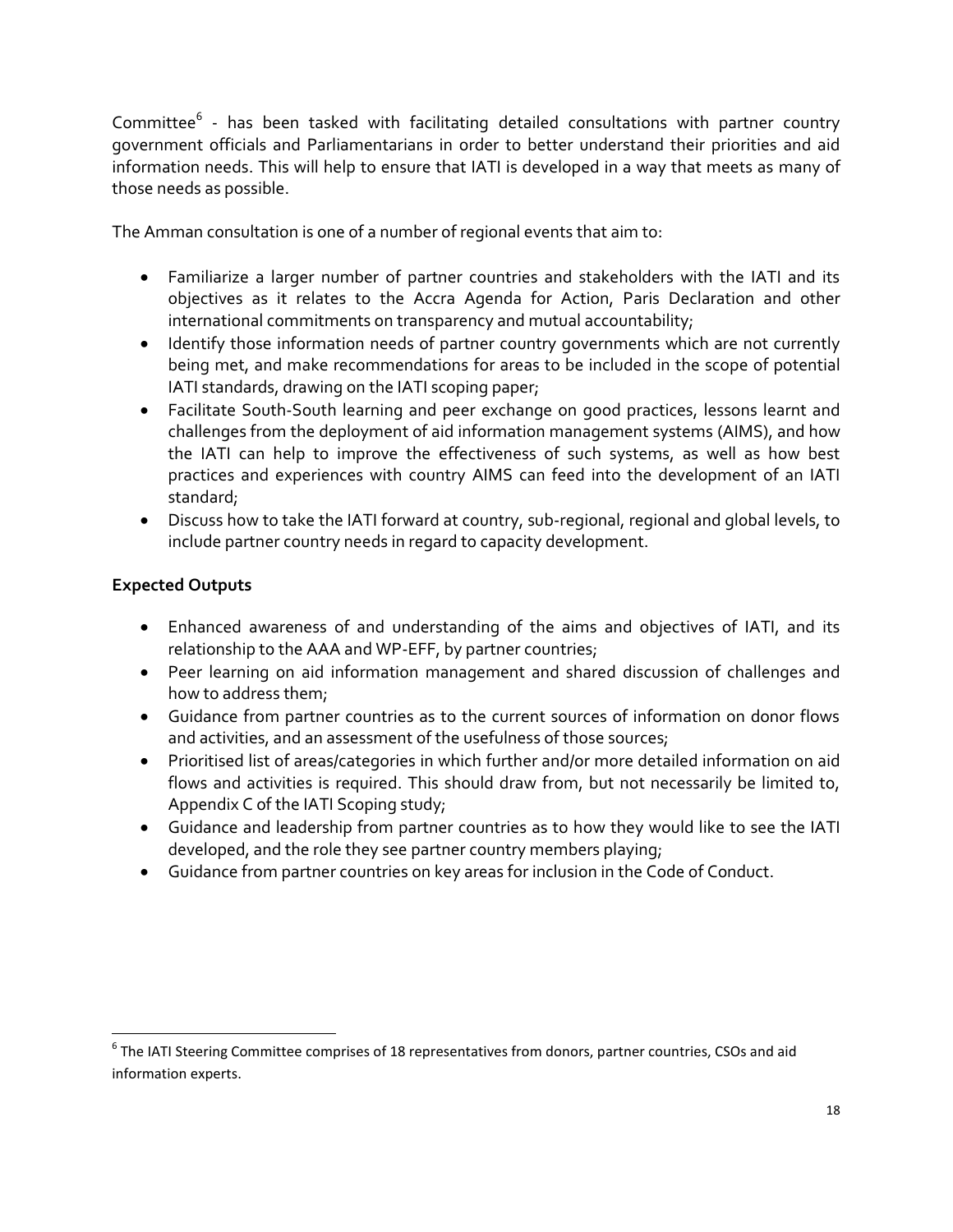### **Follow-up activities**

It is anticipated that the outputs of this workshop should be shared in a number of ways, including:

- Full reports to be available online a[t http://www.aidtransparency.net](http://www.aidtransparency.net/)
- Partner country representatives and UNDP feed back to the IATI Steering Committee in September 2009;
- Key messages from the regional consultations to be presented at the IATI Conference in October 2009;
- Partner country representatives and UNDP provide inputs and guidance to the Technical Advisory Group (TAG).

### **Resources / Inputs**

- The IATI scoping study will be the major background reading for the consultations. The paper will be circulated to participants ahead of the meetings, along with other relevant readings and background materials;
- Representatives of partner country governments will be invited to present on and share their respective experiences and challenges to date with respect to aid information.

# **Participation**

This regional consultation is aimed at government officials involved in aid management and tracking activities from countries in the Arab States region.

It is anticipated that participants will come from a range of partner country institutions (Ministries of Finance, Planning, and possibly central banks and interested line ministries). Participation is aimed at heads of units responsible for aid management/tracking and their staff.

The following countries have been invited to attend the Amman consultation: Algeria, Djibouti, Egypt, Iraq, Jordan, Lebanon, Mauritania, Morocco, Palestine, Somalia, Syria, Tunisia, and Yemen.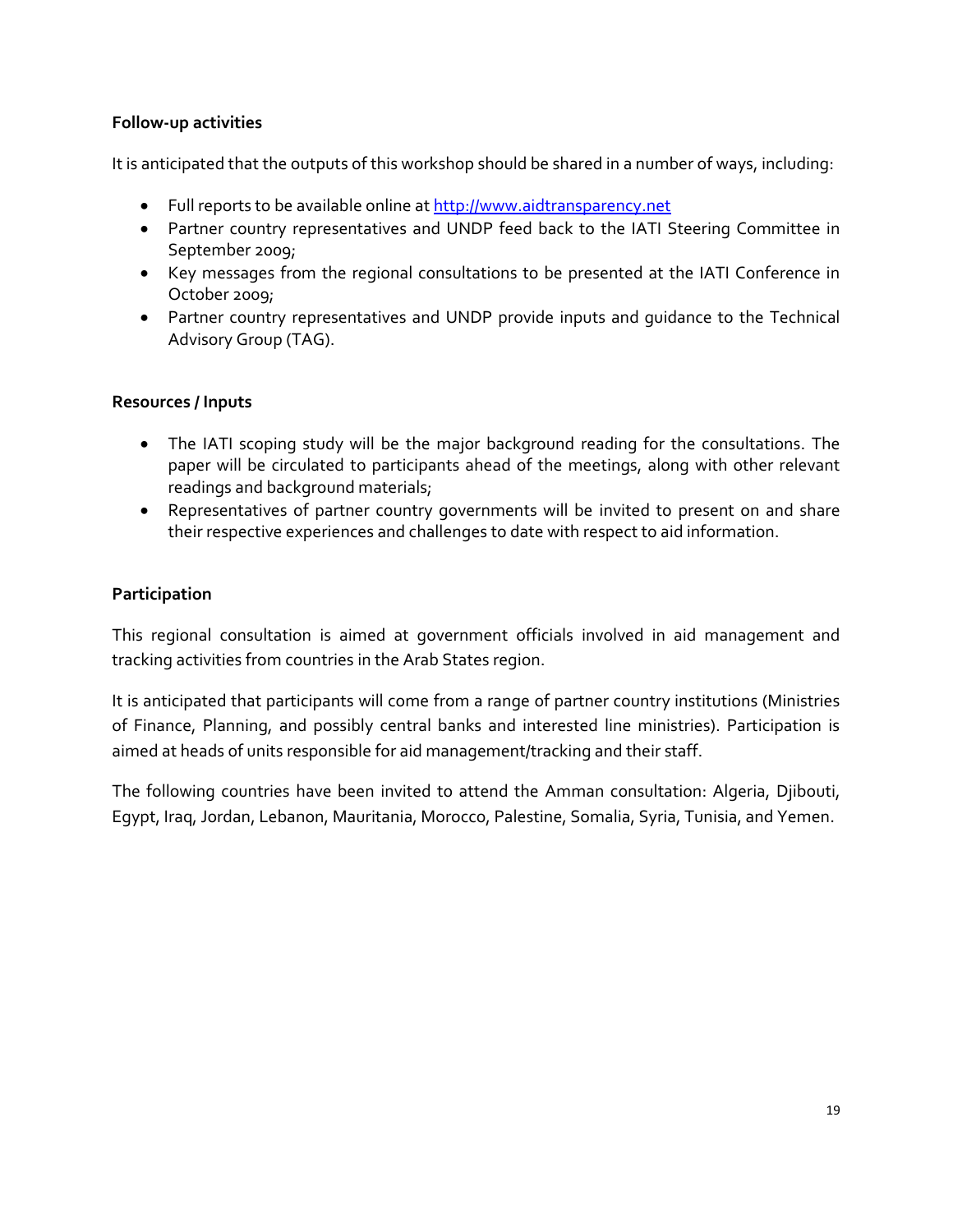





# **International Aid Transparency Initiative**

# **Consultation Workshop for Arab States Region**

### **Kempinski Hotel, Amman, Jordan**

**12th – 13th August 2009**

# **AGENDA**

| <b>Time</b>                                                                                                                                                               | <b>Session</b>                                                                                                                                                                                                                        | Speaker/facilitator                                         |
|---------------------------------------------------------------------------------------------------------------------------------------------------------------------------|---------------------------------------------------------------------------------------------------------------------------------------------------------------------------------------------------------------------------------------|-------------------------------------------------------------|
|                                                                                                                                                                           | DAY ONE - WEDNESDAY 12 <sup>th</sup> AUGUST 2009                                                                                                                                                                                      |                                                             |
| and implementing the AAA                                                                                                                                                  | Session 1: Introduction: aid information in the broader context of ownership, accountability                                                                                                                                          |                                                             |
| Chair: Ms. Suhair Al-Ali, Minister of Planning and International Cooperation, Jordan. Co-chair: Mr. Luc<br>Stevens, UN Resident Coordinator/UNDP Resident Representative. |                                                                                                                                                                                                                                       |                                                             |
| $9.00 - 9.30$                                                                                                                                                             | Welcome and opening remarks                                                                                                                                                                                                           | Ms. Suhair Al-Ali, MoPIC                                    |
|                                                                                                                                                                           | Aims and objectives of the meeting                                                                                                                                                                                                    | Mr. Luc Stevens, UN RC/UNDP RR                              |
| $9.30 - 10.00$                                                                                                                                                            | Aid information in the broader context<br>$\mathbf{A}$<br>of ownership, alignment and mutual<br>accountability<br>❖ Introduction to the aims and objectives<br>of IATI in the context of AAA<br>implementation at the partner country | Ms. Danila Boneva, UNDP/IATI<br>Secretariat                 |
|                                                                                                                                                                           | level.                                                                                                                                                                                                                                |                                                             |
| $10.00 - 10.30$                                                                                                                                                           | Coffee break                                                                                                                                                                                                                          |                                                             |
| $10.30 - 11.15$                                                                                                                                                           | IATI scoping study: key messages and<br>findings                                                                                                                                                                                      | Mr. Rob Tew, DIPR (on behalf of<br><b>IATI Secretariat)</b> |
| $11.15 - 12:00$                                                                                                                                                           | Discussion                                                                                                                                                                                                                            |                                                             |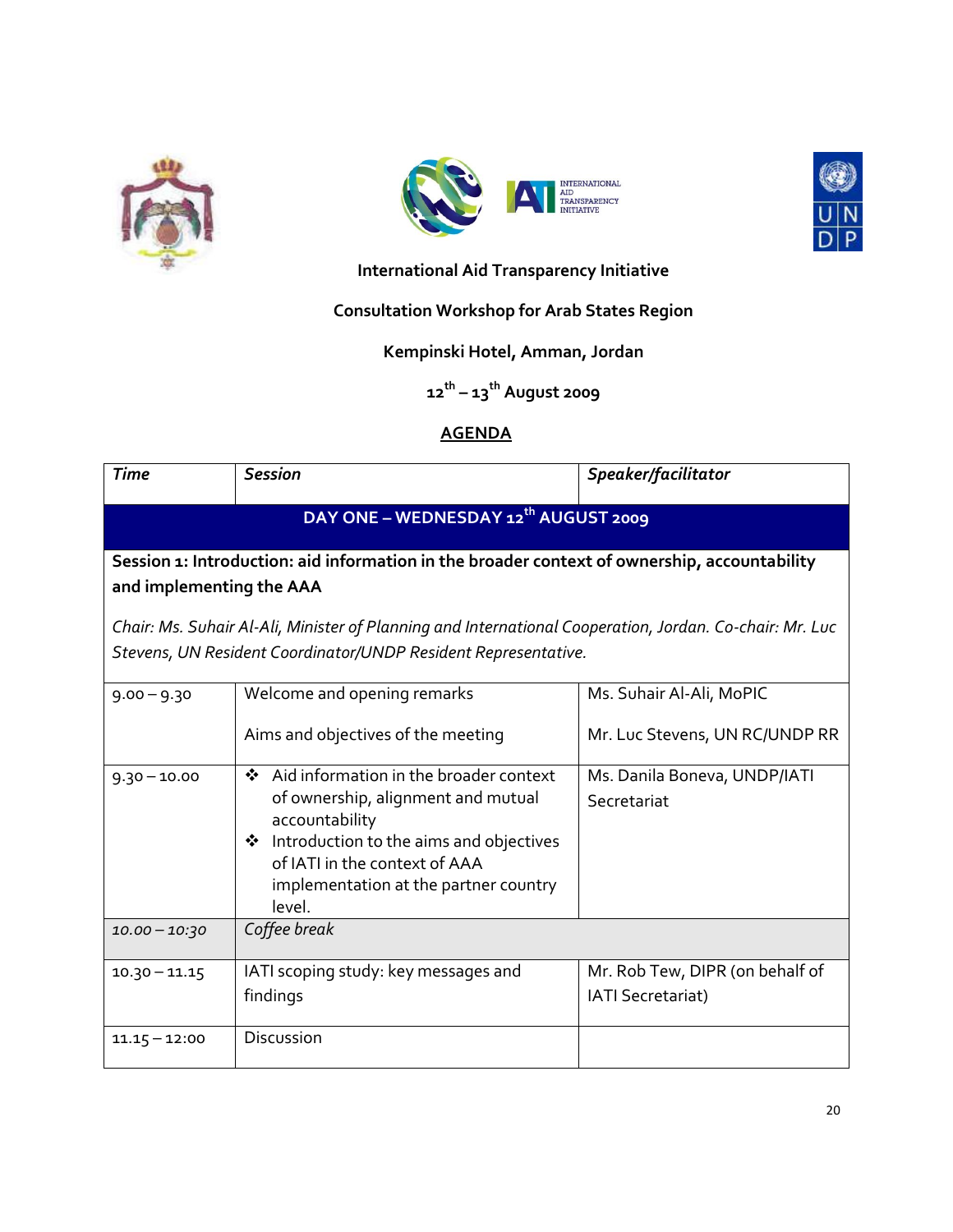| $12.00 - 13.30$ | Lunch break                                                                                                                                                                                                                                                                                                                                                                 |                                                                                                                                     |
|-----------------|-----------------------------------------------------------------------------------------------------------------------------------------------------------------------------------------------------------------------------------------------------------------------------------------------------------------------------------------------------------------------------|-------------------------------------------------------------------------------------------------------------------------------------|
|                 | Session 2: Key challenges in accessing and using aid information                                                                                                                                                                                                                                                                                                            |                                                                                                                                     |
|                 | Chair: Mr. Azez Jafar Hassan, Deputy Minister of Finance, Iraq                                                                                                                                                                                                                                                                                                              |                                                                                                                                     |
| $13.30 - 13.40$ | Introduction to break-out groups                                                                                                                                                                                                                                                                                                                                            | Ms. Danila Boneva, UNDP/IATI<br>Secretariat                                                                                         |
| $13.45 - 15.30$ | Break-out groups to discuss<br>Current sources of information on aid,<br>and challenges associated with these<br>Priorities for partner countries for<br>improving access to aid information<br>Potential impacts of better aid<br>information<br>Particular issues with respect to aid<br>$\bullet$<br>information faced by countries in special<br>development situations | Each group to nominate a partner<br>country participant as<br>chair/rapporteur to feed back key<br>points of discussion to plenary. |
| $15.30 - 17.00$ | Report back from break out groups                                                                                                                                                                                                                                                                                                                                           |                                                                                                                                     |
| $18.00 - 20.00$ | Cocktail reception, Kempinski Hotel                                                                                                                                                                                                                                                                                                                                         |                                                                                                                                     |

# **DAY TWO – THURSDAY 13th AUGUST 2009**

# **Session 3: Solutions: Aid information management systems, IATI and complementary initiatives**

*Chair: Mr. Nader Sheikh Ali, Syria*

| $9.00 - 9.15$  | Introduction to Day 2                                                                                                         | <b>UNDP</b>                                                              |
|----------------|-------------------------------------------------------------------------------------------------------------------------------|--------------------------------------------------------------------------|
| $9.15 - 10.15$ | Country experiences, lessons and challenges<br>in aid information management<br>Brief country presentations (10 mins each) on | Mr. Houmedgaba Maki Houmed-<br>Gaba, Djibouti<br>Ms. Huda A. Malik, Iraq |
|                | successes, challenges and lessons learned in<br>the use of aid information as it relates to                                   | Mr. Mohamed Kabbaj, Morocco                                              |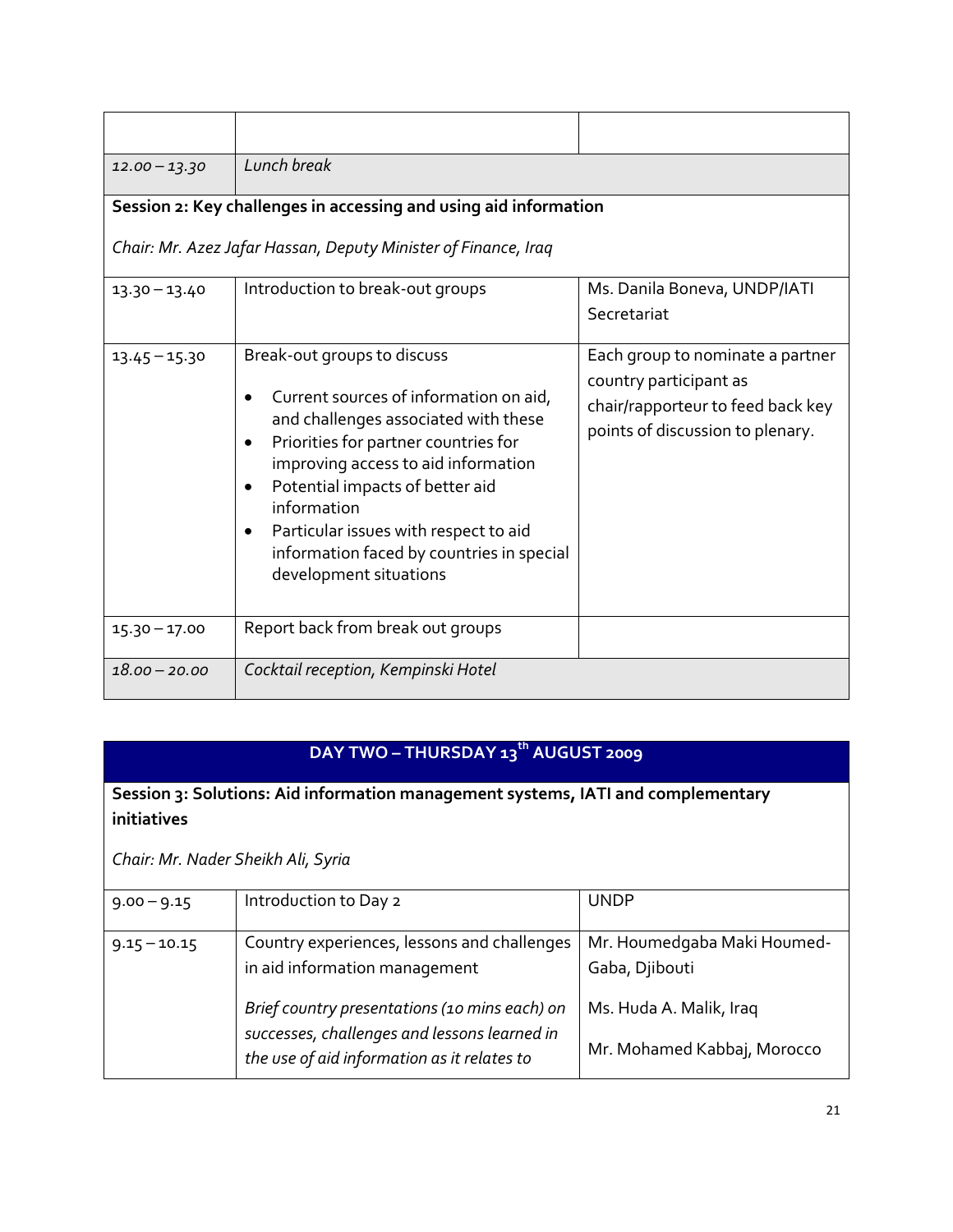|                                    | ownership and accountability.                                                                                                                                                                                                                                                                                                                                                                                                                      | Ms. Yassar Al-Dughmi, Jordan                                                                                                        |
|------------------------------------|----------------------------------------------------------------------------------------------------------------------------------------------------------------------------------------------------------------------------------------------------------------------------------------------------------------------------------------------------------------------------------------------------------------------------------------------------|-------------------------------------------------------------------------------------------------------------------------------------|
| $10.15 - 11.00$                    | Discussion                                                                                                                                                                                                                                                                                                                                                                                                                                         |                                                                                                                                     |
| $11.00 - 11.30$                    | Coffee break                                                                                                                                                                                                                                                                                                                                                                                                                                       |                                                                                                                                     |
| $11.30 - 12.00$                    | Panel discussion:<br>How IATI could help to support country PFM<br>and aid management systems<br>(to include a preliminary discussion and<br>identification of capacity development<br>needs).                                                                                                                                                                                                                                                     | Mr. Ahmed Mohamed Diriye,<br>Somalia<br>Mr. Ashot Hovanesian, CEO of<br><b>Synergy International Systems</b>                        |
| $12.00 - 12.30$                    | Discussion                                                                                                                                                                                                                                                                                                                                                                                                                                         |                                                                                                                                     |
| $12.30 - 13.30$                    | Lunch break                                                                                                                                                                                                                                                                                                                                                                                                                                        |                                                                                                                                     |
| $13.30 - 13.45$                    | Session 4: Taking forward the IATI: partner country recommendations<br>Chair: Zeina Toukan, Director of International Cooperation Department, MoPIC, Jordan.<br>Introduction to afternoon break-out<br>sessions on IATI process and code of<br>conduct.                                                                                                                                                                                            | Mr. Rob Tew, DIPR                                                                                                                   |
| $13.45 - 15.30$<br>$15.30 - 16.30$ | Break-out groups: "What are the key issues<br>you would like to take to the global IATI<br>Conference in October?"<br>How should IATI be developed? How<br>should partner countries be involved?<br>What needs for support and capacity<br>development arise in partner countries?<br>Towards a donor Code of Conduct: what<br>$\bullet$<br>are the key priorities for inclusion by<br>partner countries?<br>Report back from the break-out groups | Each group to nominate a partner<br>country participant as<br>chair/rapporteur to feed back key<br>points of discussion to plenary. |
| $1630 - 16.45$                     | Closing remarks                                                                                                                                                                                                                                                                                                                                                                                                                                    | Mr. Nasser Sultan Shraideh,<br>Secretary General, MoPIC                                                                             |